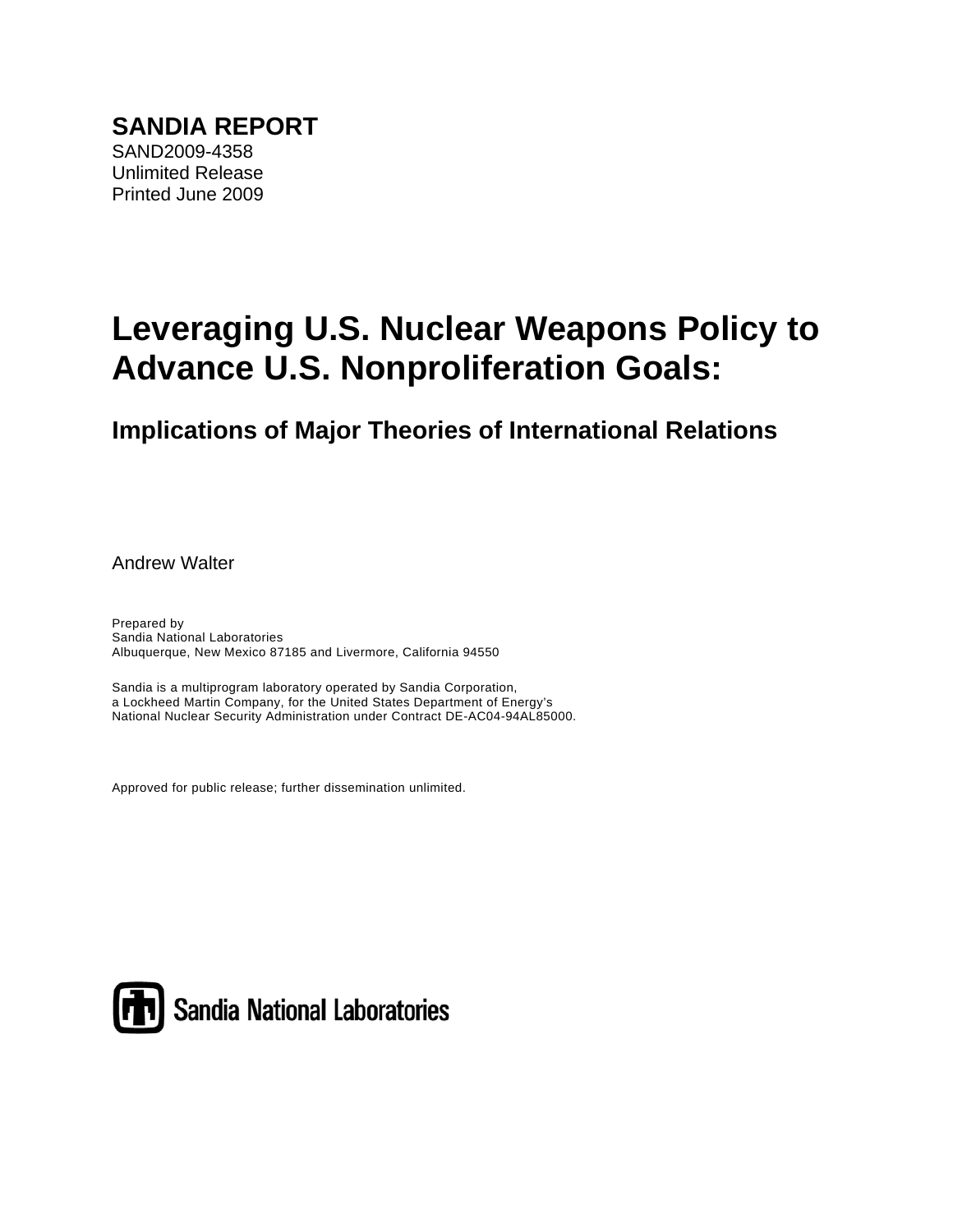Issued by Sandia National Laboratories, operated for the United States Department of Energy by Sandia Corporation.

**NOTICE:** This report was prepared as an account of work sponsored by an agency of the United States Government. Neither the United States Government, nor any agency thereof, nor any of their employees, nor any of their contractors, subcontractors, or their employees, make any warranty, express or implied, or assume any legal liability or responsibility for the accuracy, completeness, or usefulness of any information, apparatus, product, or process disclosed, or represent that its use would not infringe privately owned rights. Reference herein to any specific commercial product, process, or service by trade name, trademark, manufacturer, or otherwise, does not necessarily constitute or imply its endorsement, recommendation, or favoring by the United States Government, any agency thereof, or any of their contractors or subcontractors. The views and opinions expressed herein do not necessarily state or reflect those of the United States Government, any agency thereof, or any of their contractors.

Printed in the United States of America. This report has been reproduced directly from the best available copy.

Available to DOE and DOE contractors from: U.S. Department of Energy

Office of Scientific and Technical Information P.O. Box 62 Oak Ridge, TN 37831

Telephone: (865)576-8401 Facsimile: (865)576-5728 E-Mail: reports@adonis.osti.gov Online ordering: http://www.osti.gov/bridge

Available to the public from: U.S. Department of Commerce National Technical Information Service 5285 Port Royal Rd Springfield, VA 22161 Telephone: (800)553-6847 Facsimile: (703)605-6900 E-Mail: orders@ntis.fedworld.gov Online order: http://www.ntis.gov/help/ordermethods.asp?loc=7-4-0#online

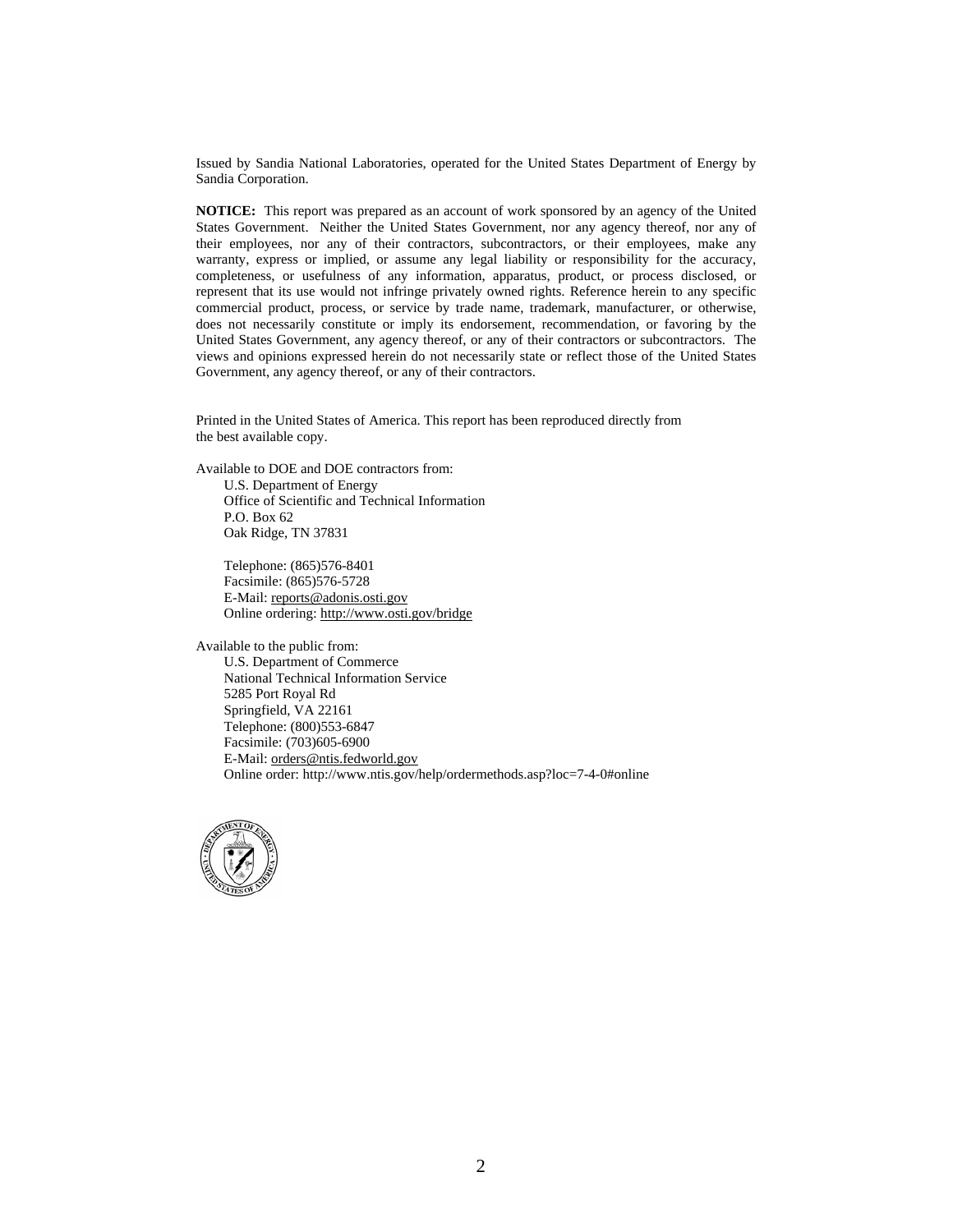SAND2009-4358 Unlimited Release Printed June 2009

## **Leveraging U.S. Nuclear Weapons Policy to Advance U.S. Nonproliferation Goals:**

**Implications of Major Theories of International Relations**

Andrew Walter Strategic Studies Department Institutional Development Center Sandia National Laboratories P.O. Box 5800 Albuquerque, NM 87185-0127

#### **Abstract**

National policymakers are currently considering a dilemma of critical importance to the continued security of the United States: how can U.S. nuclear weapons policies be leveraged to benefit U.S. nuclear nonproliferation goals in the near-term, without sacrificing U.S. national security? In its role supporting U.S. nuclear weapons policy, Sandia National Laboratories has a responsibility to provide objective technical advice to support policy deliberations on this question. However, to best fulfill this duty Sandia must have a broader understanding of the context of the problem. To help develop this understanding, this paper analyzes the two predominant analytical perspectives of international relations theory to explore their prescriptions for how nuclear weapons and nonproliferation policies interact. As lenses with which to view and make sense of the world, theories of international relations must play a crucial role in framing the trade-offs at the intersection of the nuclear weapons and nonproliferation policy domains. An analysis of what these theories suggest as courses of action to leverage nuclear weapons policies to benefit nonproliferation goals is then offered, with particular emphasis on where the policy prescriptions resulting from the respective theories align to offer near-term policy changes with broad theoretical support. These policy prescriptions are then compared to the 2001 Nuclear Posture Review to understand what the theories indicate policymakers may have gotten right in their dealing with the nuclear dilemma, and where they may have gone wrong. Finally, a brief international relations research agenda is proposed to help address the dilemma between nuclear deterrence and nuclear nonproliferation policies, with particular emphasis on how such an agenda can best support the needs of the policy community and a potential "all things nuclear" policy deliberation and decision-support framework.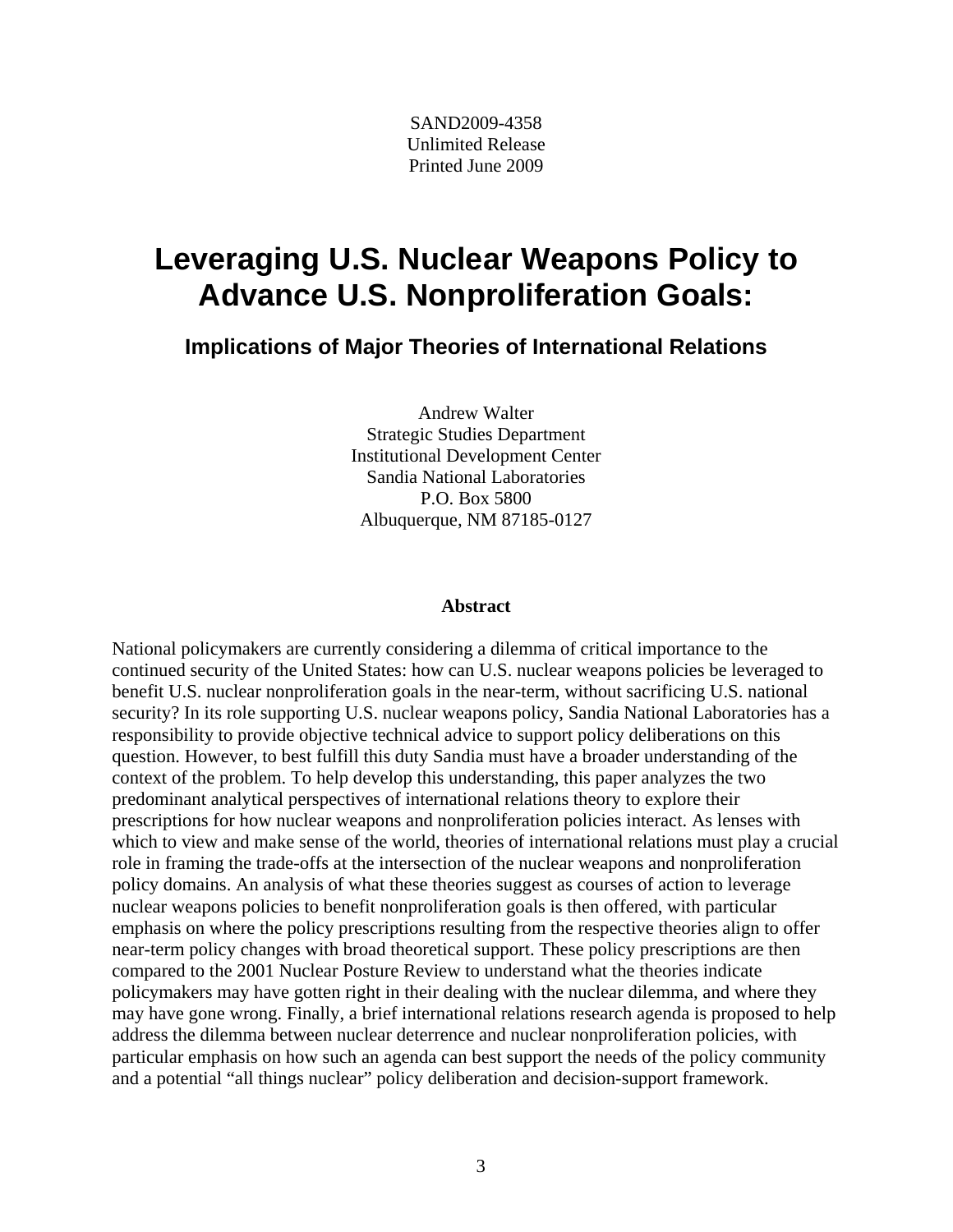## **Preface**

An earlier version of this paper was researched and written for fulfillment of the term paper requirement associated with a graduate class I took at the University of New Mexico in spring of 2009. Offered through the Political Science Department, the class (International Relations: Theory and Practice, POLS 400/512) consisted of a survey of the major theories of international relations coupled with practical exercises on how those theories have been or could be applied to real-world issues. As an engineer that has always had some interest in government policy and international affairs, I found the class brought a great deal of very useful structure and clarity to my previously amateur understanding of these worlds.

This paper deals with a problem that Sandia National Laboratories and the larger strategic defense community is currently grappling with: how can U.S. nuclear weapons policies be leveraged to benefit U.S. nuclear nonproliferation goals in the near-term, without sacrificing U.S. national security? I strive to analyze what the two predominant academic theories of international relations recommend as possible answers to this question—focusing on where the recommendations of the theories appear to agree—and briefly review the 2001 Nuclear Posture Review to see if policymakers heeded or disregarded the implications and recommendations of theory.

It should be noted that neither I nor Sandia Labs is necessarily advocating for any of the recommendations described in this paper. My goal is merely to understand what the leading academic theories and theorists recommend so that Sandia can better fulfill its role supporting national security policymakers. This paper could be considered part of a series of efforts at Sandia to understand the "all things nuclear" context of national problems—in this case, what potential actions in the nuclear weapons policy domain might help advance U.S. goals in the nuclear nonproliferation domain?

> Drew Walter June 2009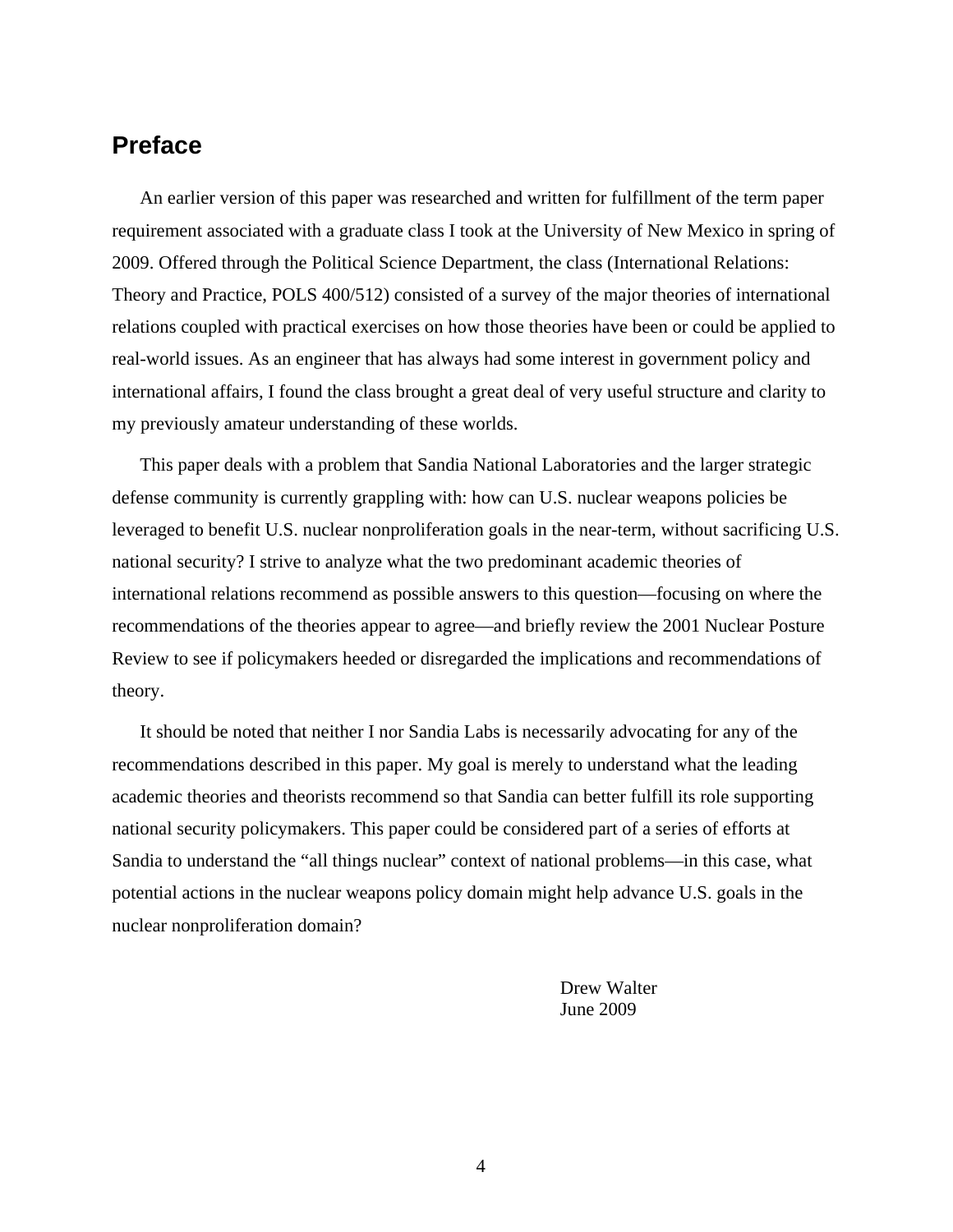## **Contents**

| $\mathbf{1}$ |     |                                                                                         |  |  |
|--------------|-----|-----------------------------------------------------------------------------------------|--|--|
|              |     |                                                                                         |  |  |
|              | 1.2 |                                                                                         |  |  |
|              | 1.3 |                                                                                         |  |  |
|              | 1.4 |                                                                                         |  |  |
| 2            |     |                                                                                         |  |  |
|              |     | 2.1 A Brief History; and Why Nuclear Weapons Policy Affects Nonproliferation  9         |  |  |
|              |     |                                                                                         |  |  |
|              |     |                                                                                         |  |  |
|              |     |                                                                                         |  |  |
| 3            |     | The 2001 Nuclear Posture Review: How does it align with recommendations from theory? 26 |  |  |
|              |     |                                                                                         |  |  |
|              |     |                                                                                         |  |  |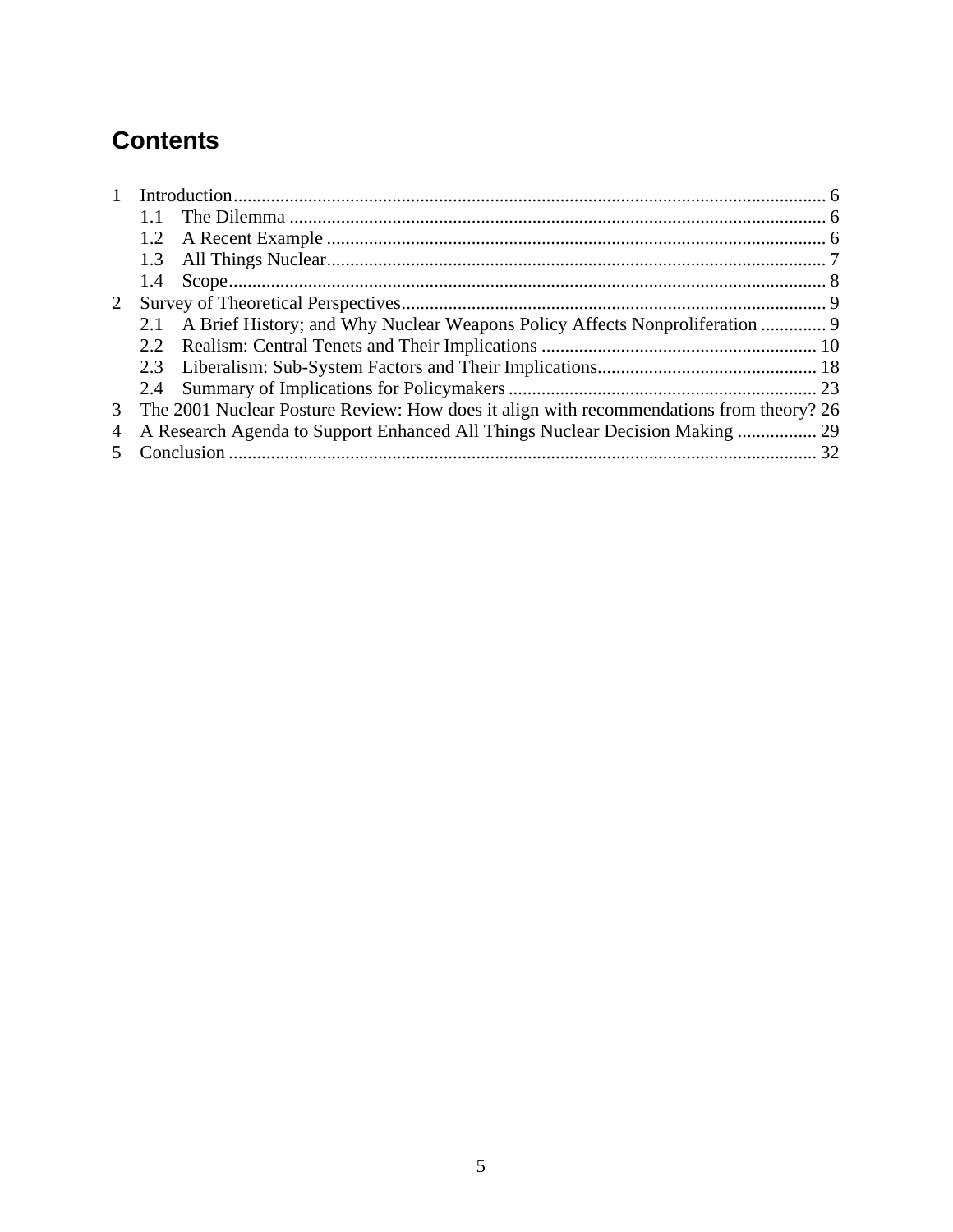## **1 Introduction**

#### *1.1 The Dilemma*

An inherent dilemma exists for U.S. national security policymakers regarding nuclear weapons. On one hand, the U.S. relies upon its arsenal of nuclear weapons as the ultimate means of assuring its national security and that of its allies—particularly against nuclear-armed adversaries. On the other hand, the U.S. seeks to prevent and roll-back the spread of nuclear weapons to other states. While not wholly incompatible, these two positions are inherently contradictory: U.S. efforts to dissuade other states from acquiring nuclear weapons are often undermined from the start by U.S. reliance upon such weapons for its own security. Because these positions are contradictory yet so tightly coupled, advancement toward the overall goal reducing global nuclear danger—cannot be made without active consideration and coordination of how policy choices affect both domains.

### *1.2 A Recent Example*

 $\overline{a}$ 

But too often, policy choices appear to be made in one domain without full consideration of their negative effects on policy goals in the other domain. For example, efforts by the George W. Bush Administration to develop a Robust Nuclear Earth Penetrator (RNEP) would undoubtedly have enhanced the capabilities of the U.S. military to hold hardened deeply buried targets at  $risk<sup>1</sup>$ —almost certainly an increase to national security. However, the RNEP program would likely have had major negative impacts on U.S. nuclear nonproliferation priorities by signaling to other nations the high value the U.S. places on its nuclear weapons capabilities.<sup>2</sup> Many experts reasoned such signaling could lead either to a renewed arms race among the nuclear powers, or

<sup>&</sup>lt;sup>1</sup> "Effects of Nuclear Earth-Penetrator and Other Weapons", Committee on the Effects of Nuclear Earth-Penetrator and Other Weapons, National Research Council, National Academies Press, Washington, DC, 2005.

<sup>&</sup>lt;sup>2</sup> Sidney D. Drell, "The Shadow of the Bomb 2006, *Policy Review*, Issue 136, April-May 2006, p55-69.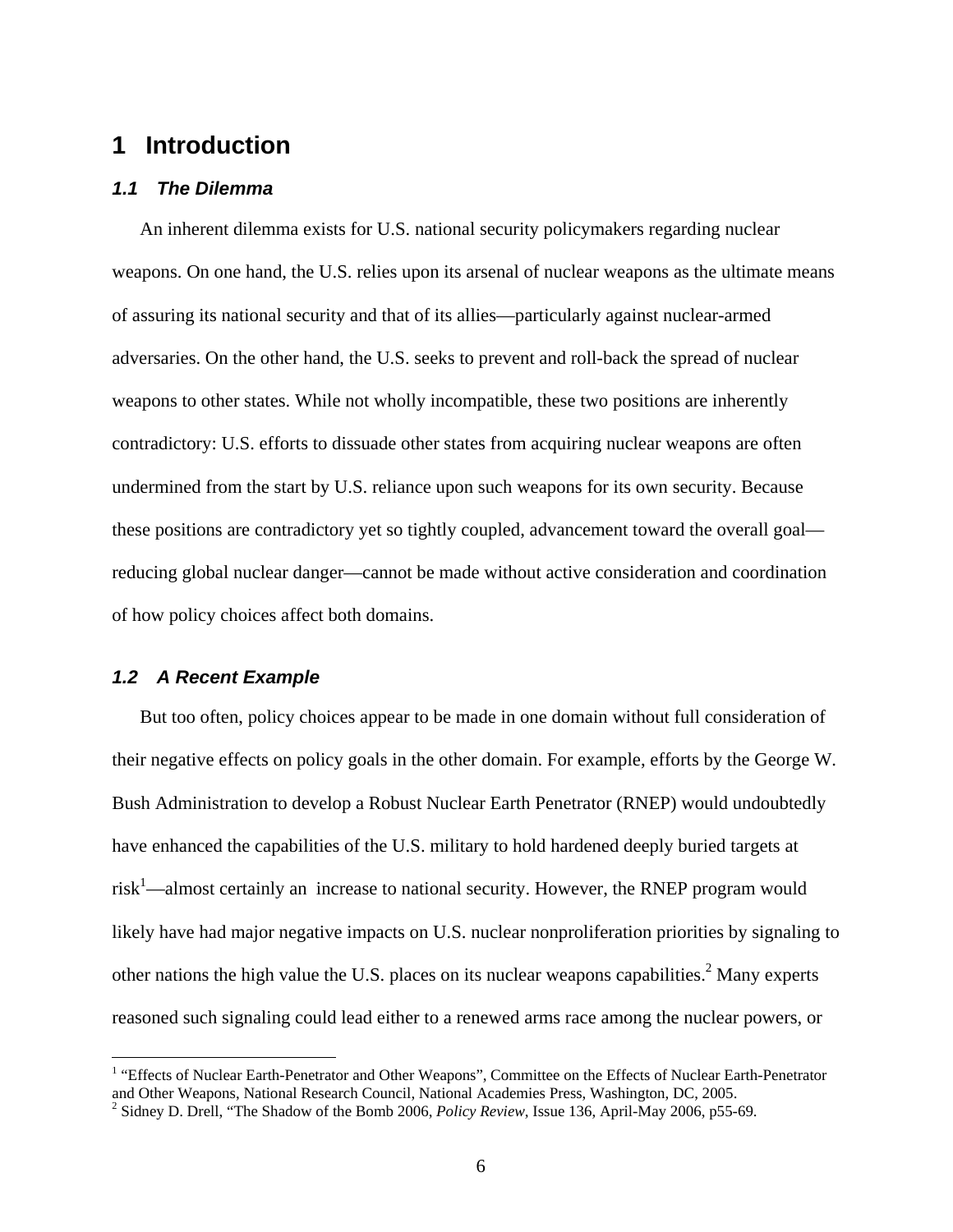increased interest in acquiring nuclear capabilities by non-nuclear weapons states<sup>3</sup>—both dramatic negative impacts to national security.

The net impact to national security is difficult, sometimes impossible, to clearly discern when policymakers are weighing various policy options. When policy choices will have sweeping impacts across many domains, as in the RNEP example, this task is even harder. Because of the interdependencies inherent in the nuclear weapons and nonproliferation policy domains, a new policy deliberation and analysis construct is needed to facilitate the many imminent and important policy decisions facing U.S. leaders in these areas.

### *1.3 All Things Nuclear*

 $\overline{a}$ 

Rolf Mowatt-Larssen, Director of the U.S. Department of Energy's Office of Intelligence and Counterintelligence, summarized this need well when he said, "we must make a strategic shift from our traditional views of terrorism, proliferation, nuclear weapons, and nuclear energy as being separate entities and instead view them as parts of a single framework of all things nuclear."<sup>4</sup> Ways of approaching and implementing an "all things nuclear" framework have been proposed by various entities within the federal government, including Sandia National Laboratories.<sup>5</sup> But because these proposals have largely been put forward by operationallyoriented organizations and individuals, the implications of academic theories to such an integrated nuclear policymaking structure have not been examined. As lenses with which to view and make sense of the world, theories of international relations must play a crucial role in framing the trade-offs at the intersection of the nuclear weapons and nonproliferation policy

<sup>&</sup>lt;sup>3</sup> Daryl Kimball, "Congress Cuts Nuclear Bunker-Buster", Carnegie Endowment for International Peace, October 26, 2005.

<sup>&</sup>lt;sup>4</sup> David R. Sands, "Nuclear dangers rise with oil costs", *The Washington Times*, June 17, 2008.

<sup>&</sup>lt;sup>5</sup> Andrew Walter, "An 'All Things Nuclear' Approach to Reducing Global Nuclear Danger", CSIS Project on Nuclear Issues 2008 Capstone Conference, Center for Strategic and International Studies and United States Strategic Command, December 2008.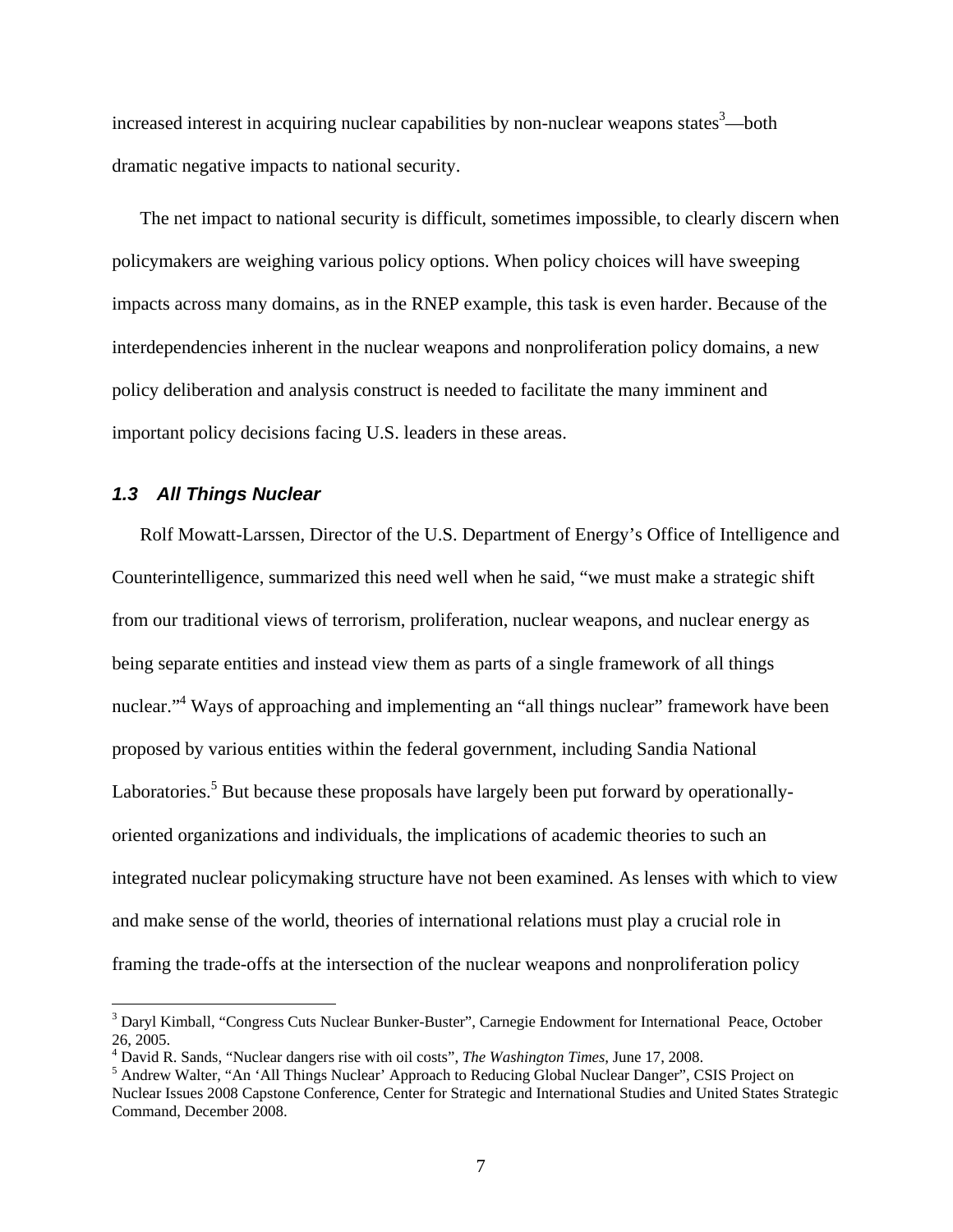domains. To enable development of any type of "all things nuclear" decision-support framework, a conceptual understanding of international relations theories is needed.

#### *1.4 Scope*

This paper strives to layout the beginnings of this understanding by exploring what the leading academic theories and theorists of international relations suggest as possible courses of action for addressing the inherent tensions—the dilemma—between U.S. nuclear weapons policy and U.S. nuclear nonproliferation policy. To scope this rather broad inquiry, I will focus specifically on a question where nuclear weapons and nonproliferation policies inherently meet and whose answer is very much on the national agenda for the forthcoming year:

 How can U.S. nuclear weapons policies be leveraged to benefit U.S. nuclear nonproliferation goals in the near-term, without sacrificing U.S. national security?

To approach this question, two predominant analytical perspectives of international relations (realism, as laid out by leading structural neo-realists Waltz and Mearsheimer; and a broadly defined liberalism as described by Sagan and others) will be examined for their prescriptions for how nuclear weapons and nonproliferation policies interact. An analysis of what these theories suggest as courses of action to leverage nuclear weapons policies to benefit nonproliferation goals will then be offered, with particular emphasis on where the policy prescriptions resulting from the respective theories align to offer near-term policy changes with broad theoretical support. These policy prescriptions will then be compared to a recent U.S. nuclear weapons policy effort (the 2001 Nuclear Posture Review) to understand what the theories indicate policymakers may have gotten right in their dealing with the nuclear dilemma, and where they may have gone wrong. Finally, a brief research agenda will be proposed to help address the dilemma between nuclear deterrence and nuclear nonproliferation policies, with particular

8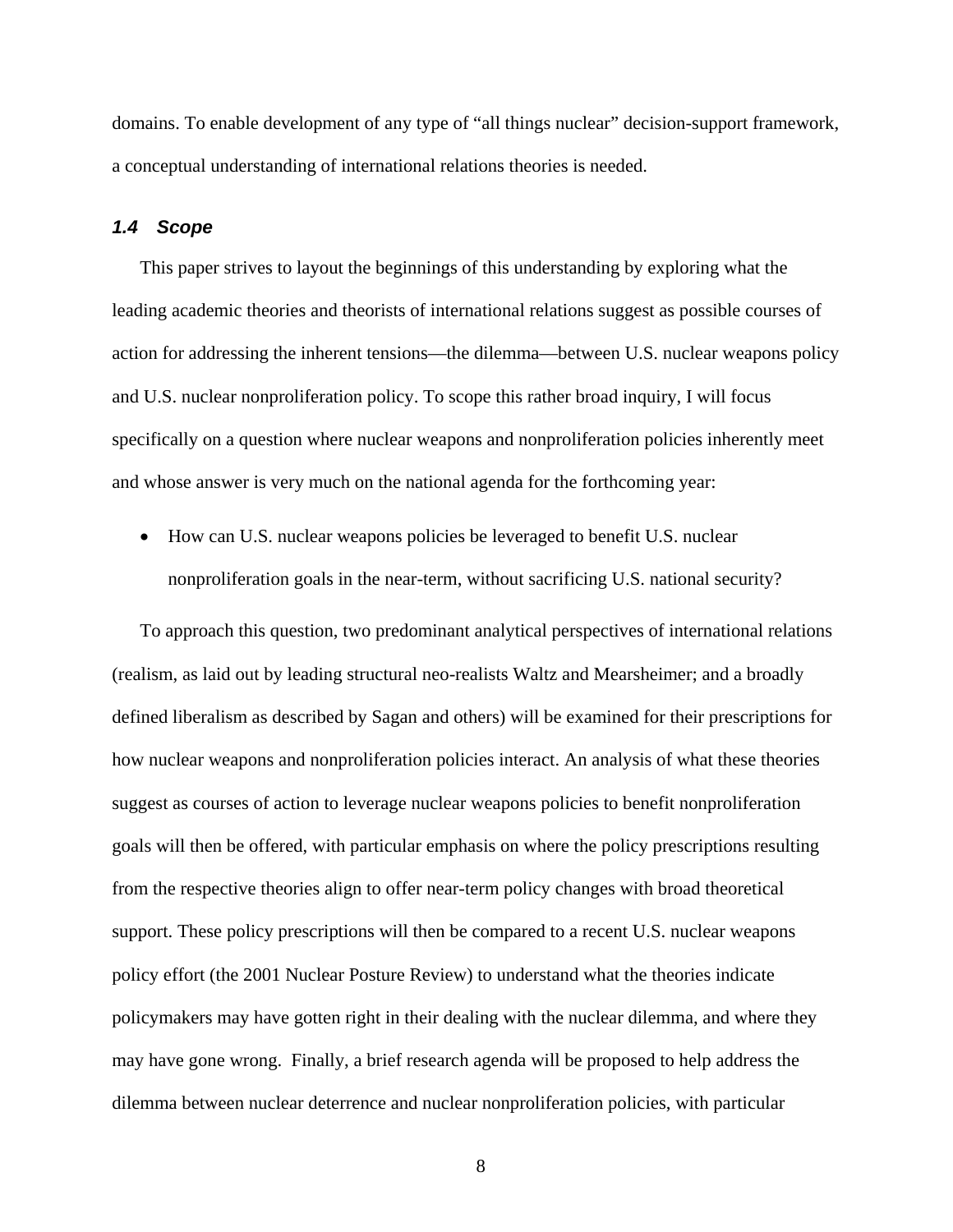emphasis on how such an agenda can best support the needs of the policy community and a potential "all things nuclear" policy deliberation and decision-support framework.

## **2 Survey of Theoretical Perspectives**

### *2.1 A Brief History; and Why Nuclear Weapons Policy Affects Nonproliferation*

Since their invention in 1945, nuclear weapons have played a variety of roles in the national security strategy of the United States.<sup>6</sup> In the earliest years of the Cold War, the U.S. relied upon its nuclear superiority to bring about the total defeat of the Soviet Union via strategic nuclear bombing should war break out. As Soviet nuclear capability grew this strategy shifted to one of integrated conventional and nuclear warfighting through use of U.S. nuclear weapons to deter and delay a potential westward advance of the Soviet military through Europe. A policy of graduated escalation and "flexible response" was articulated in the hopes of avoiding full-scale nuclear war. But as both countries developed the ability to deliver nuclear weapons to the heart of their adversary's homeland a condition of "mutually assured destruction" was recognized, even if policies continued to focus on nuclear warfighting measures (i.g., counterforce). The eventual development of assured second-strike capabilities by both sides effectively settled U.S. nuclear weapons into this deterrence role for much of the Cold War. Since the collapse of the Soviet Union and end of the Cold War, U.S. nuclear weapons policy has again shifted to address the increased prominence of "rogue states" in U.S. security considerations by allowing that nuclear weapons could be employed with greater flexibility to deal with a wider array of threats.

Of course, these shifts in nuclear weapons policy have not been occurring in a vacuum. The strategic role given by the U.S. to its nuclear weapons has very real impacts on proliferation. As

<sup>&</sup>lt;sup>6</sup> David M. Kunsman and Douglas B. Lawson, "A Primer on U.S. Strategic Nuclear Policy", Sandia National Laboratories, SAND2001-0053, Unlimited Release, January 2001.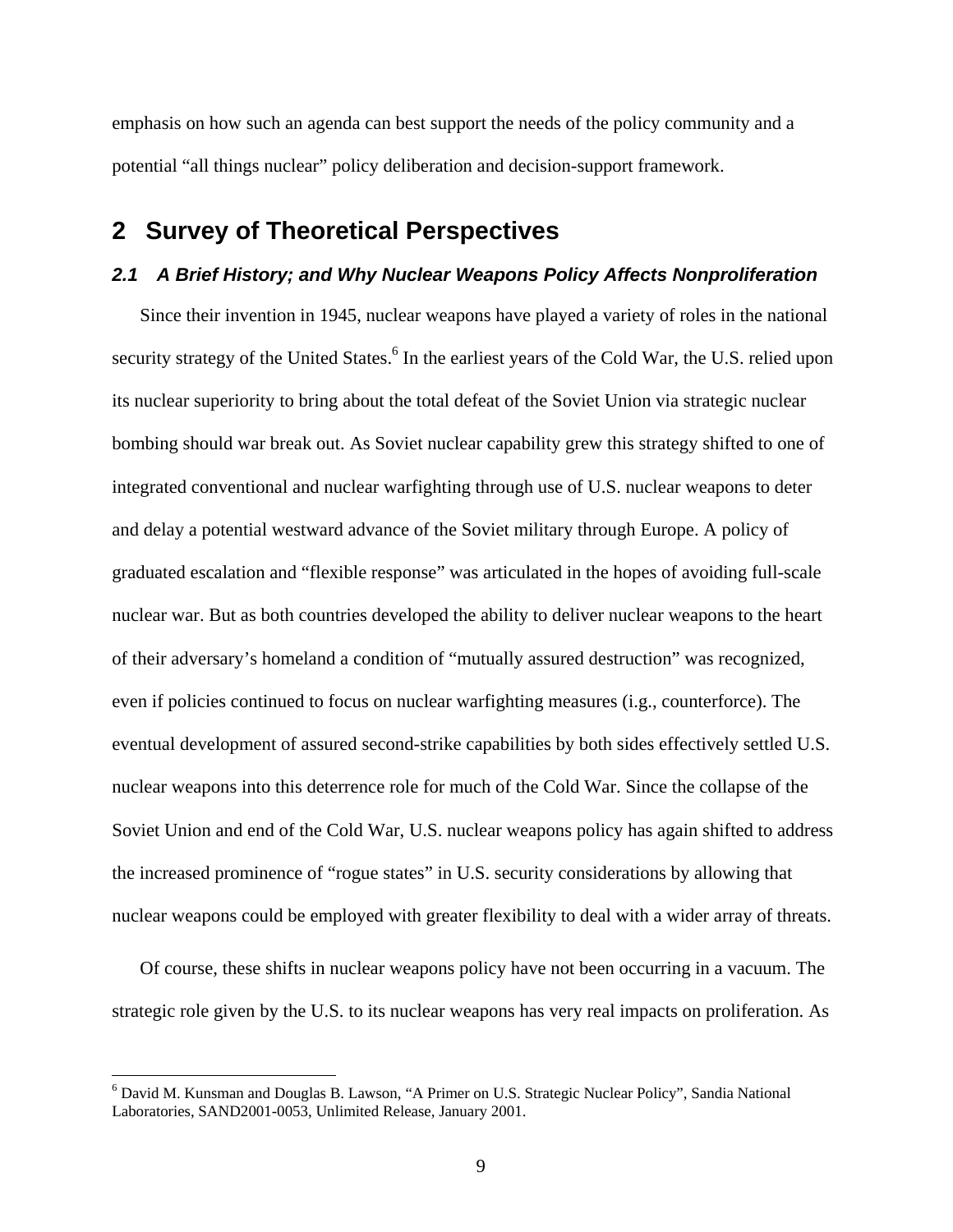Alexei Arbatov noted in 2008, "interaction between the two is not linear or simple… the attitude of the great powers towards nuclear weapons sets the general background to nuclear proliferation [and] the efforts to stop and reverse it."<sup>7</sup> So what do the leading theoretical perspectives of international relations say about the role nuclear weapons should play in U.S. strategy to maximize benefits to its nonproliferation priorities, but without sacrificing U.S. security? What role leads to the greatest reduction in global nuclear danger?

#### *2.2 Realism: Central Tenets and Their Implications*

Realism and its proponents emphasize that the anarchic nature of the international system makes the acquisition of nuclear weapons by a steadily increasing number of states inevitable. Because of the self-help environment that states operate within, every state must look after its own interests and security as best it can<sup>8</sup>, and nuclear weapons are often seen as the ultimate tool for ensuring the security and existence of a state. This basic premise of realism leads to the conclusion that since nuclear proliferation cannot be stopped, the U.S. can at best try to manage it to ends that suit U.S. interests.<sup>9</sup> Managing proliferation could lead to tacitly allowing proliferation in certain cases where it stabilizes a region to suit U.S. interests (e.g., the India-Pakistan conflict<sup>10</sup>) or actively preventing it when it directly threatens U.S. interests or regional stability (e.g., Iran). To help in managing proliferation, realists generally recognize that U.S. nuclear weapons policy can be leveraged to affect the security perceptions and calculations of potential proliferators.

<sup>&</sup>lt;sup>7</sup> Alexei Arbatov, "Reducing the Role of Nuclear Weapons", International Conference on Nuclear Disarmament, Oslo, Norway, Feb 26-27, 2008.

<sup>&</sup>lt;sup>8</sup> Kenneth N. Waltz, *Theory of International Politics*, Boston, MA, McGraw-Hill, 1979.

<sup>&</sup>lt;sup>8</sup> Kenneth N. Waltz, *Theory of International Politics*, Boston, MA, McGraw-Hill, 1979.<br><sup>9</sup>, Ted G. Carpenter and Charles V. Pena, "Rethinking Non-proliferation", *The National Interest*, Issue 80, Summer 2005, p81-86.

<sup>10</sup> John J. Mearsheimer, "India Needs the Bomb", *The New York Times*, Mar 24, 2000, A-21.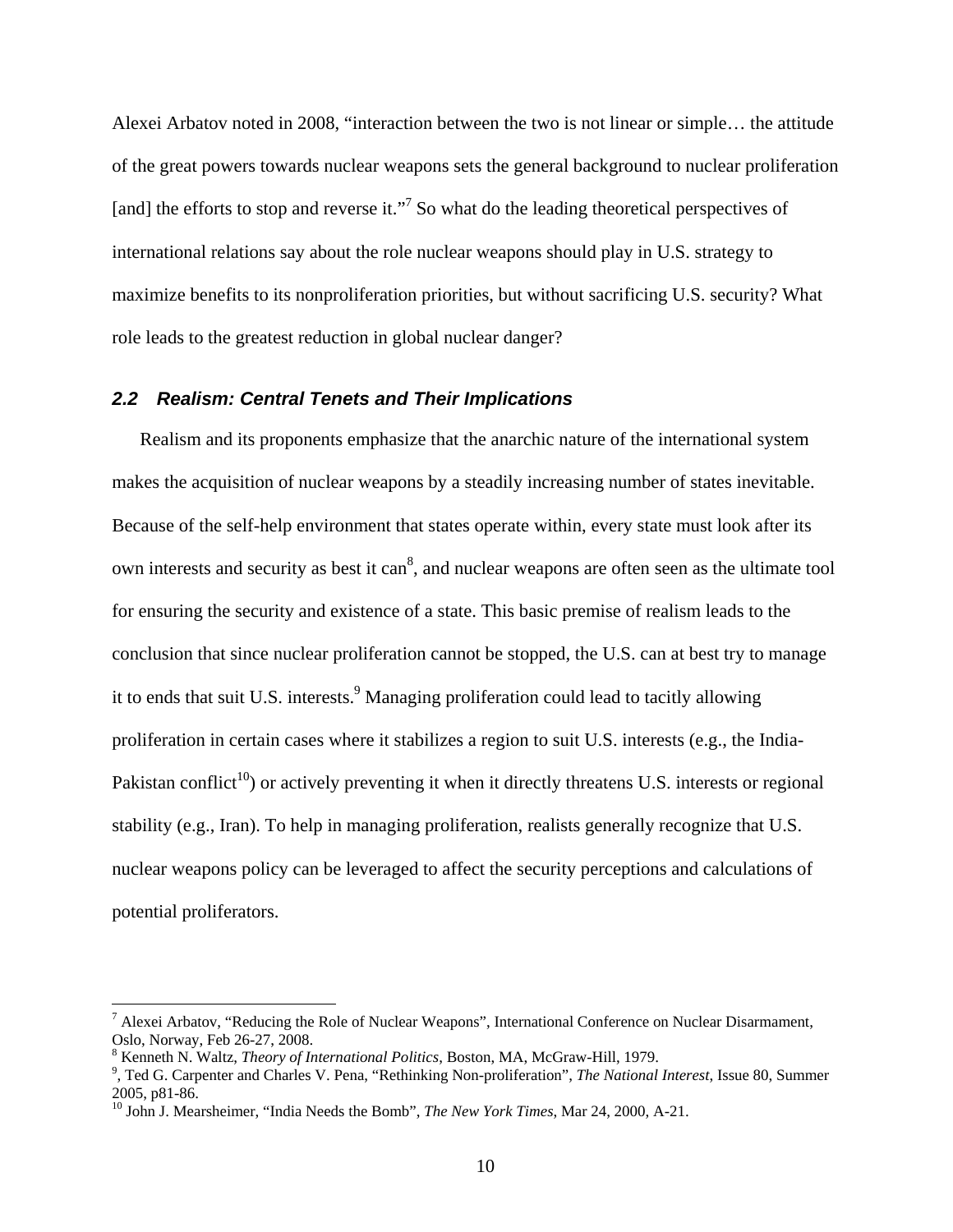Throughout his career, leading neo-realist Kenneth Waltz has been a driving force behind clarifying what he calls "decades of fuzzy thinking in high places about what deterrence is." $11$ Drawing upon previous deterrence theorists, Waltz has articulated three requirements for effective deterrence. Understanding each of these requirements and structuring U.S. nuclear forces around them would likely provide significant leverage for pursuing U.S. nonproliferation priorities.

Waltz's first requirement is that, "a state's nuclear forces must appear to be able to survive an attack and launch one of their own."<sup>12</sup> Digging deeper into this requirement, within his statements on the size of the survivable second-strike force needed we find what may be the most dramatic means of leverage implied by Waltz: "a minimal deterrent deters as well as a maximal one."13 While he certainly subscribes to the stabilizing effects of a mutually assured destruction nuclear deterrent posture between adversaries, he dismisses as absurd the idea that thousands of weapons are needed to accomplish this. In Waltz's view, a small assured second-strike force capable of destroying several of an adversary's major cities is sufficient. Indeed, Waltz has been remarkably precise (for a social scientist) in how his arguments suggest sizing the U.S. deterrent when he offered that, "it is easy to say how large the small force needs to be: large enough to sustain a first strike without losing the ability to retaliate with some tens of warheads."<sup>14</sup> With this logic, Waltz rejects the reasoning of earlier realist scholars and policymakers (e.g., Paul Nitze and Albert Wohlstetter)<sup>15</sup> who argued that the relative sizes of opposing deterrent arsenals

<sup>&</sup>lt;sup>11</sup> Kenneth N. Waltz, "Nuclear Myths and Political Realities", *American Political Science Review*, Vol 84 No 3, Sep 1990, p731-745.

<sup>12</sup> Scott D. Sagan and Kenneth N. Waltz, *The Spread of Nuclear Weapons: A Debate Renewed*, W. W. Norton and Company, New York, 2003, p20.

 $13$  Ibid, p110.

<sup>&</sup>lt;sup>14</sup> Kenneth N. Waltz, "The Emerging Structure of International Politics", *International Security*, Vol. 18, No. 2, Fall 1993, p51.

<sup>&</sup>lt;sup>15</sup> Paul H. Nitze, "Assuring Strategic Stability in an Era of Détente", *Foreign Affairs*, Vol 54 No 2, January 1976.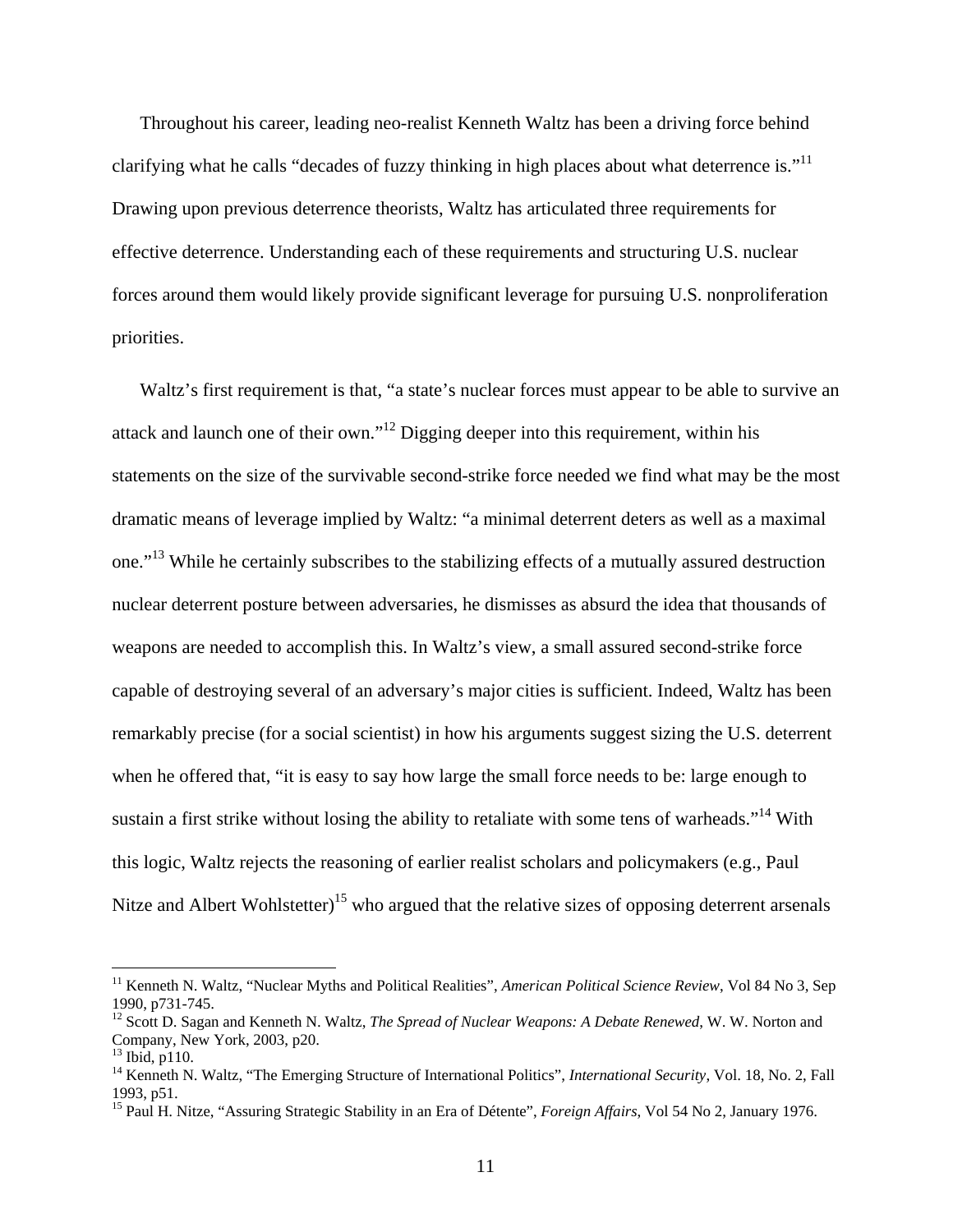are critical. To Waltz, "second-strike forces have to be seen in absolute terms."16 Thus, from the logic of realist balance-of-power principles, Waltz and other realists $17$  suggest that as long as the U.S. maintains an assured survivable nuclear force, the overall size of the arsenal can be relatively small—even if Russian forces remain large.

Waltz's second requirement for effective deterrence essentially states that the survivability of the second-strike forces must not depend upon an immediate, "launch-on-warning" response. In other words, each nuclear power must be capable of absorbing a first-strike and be assured that it can respond with an attack inflicting unacceptable damage (i.e., destruction of a few enemy cities) in the subsequent days or weeks. This implies that all U.S. nuclear weapons can be removed from an alert posture without sacrificing the credibility of the deterrent or U.S. national security. Such de-alerting is consistently called for by arms control and nonproliferation advocates, and could provide credibility to U.S. nonproliferation efforts.

Waltz's third and final requirement for effective nuclear deterrence is that command and control of nuclear weapons must be maintained at all times to prevent accidental or unauthorized use. This requirement is important not because of how it should affect U.S. nuclear weapons (which are largely already extremely safe and secure), but how it should affect U.S. policies towards other states' nuclear weapons. This requirement implies that policies should be considered that allow the U.S. nuclear weapons community to share information on nuclear weapons safety and security with other nuclear states—if such sharing does not give these states information to improve the functionality, capability, or reliability of their weapons. Realist Paul Bracken suggests as much when he advocates broadening the notion of arms control beyond simply arms limitation treaties to include "helping India and Pakistan make their weapons more

<sup>&</sup>lt;sup>16</sup> Sagan and Waltz, The Spread of Nuclear Weapons", p25.

<sup>&</sup>lt;sup>17</sup> Robert Jervis, "Why Nuclear Superiority Doesn't Matter," *Political Science Quarterly*, Vol 94 No 4, Winter 1979.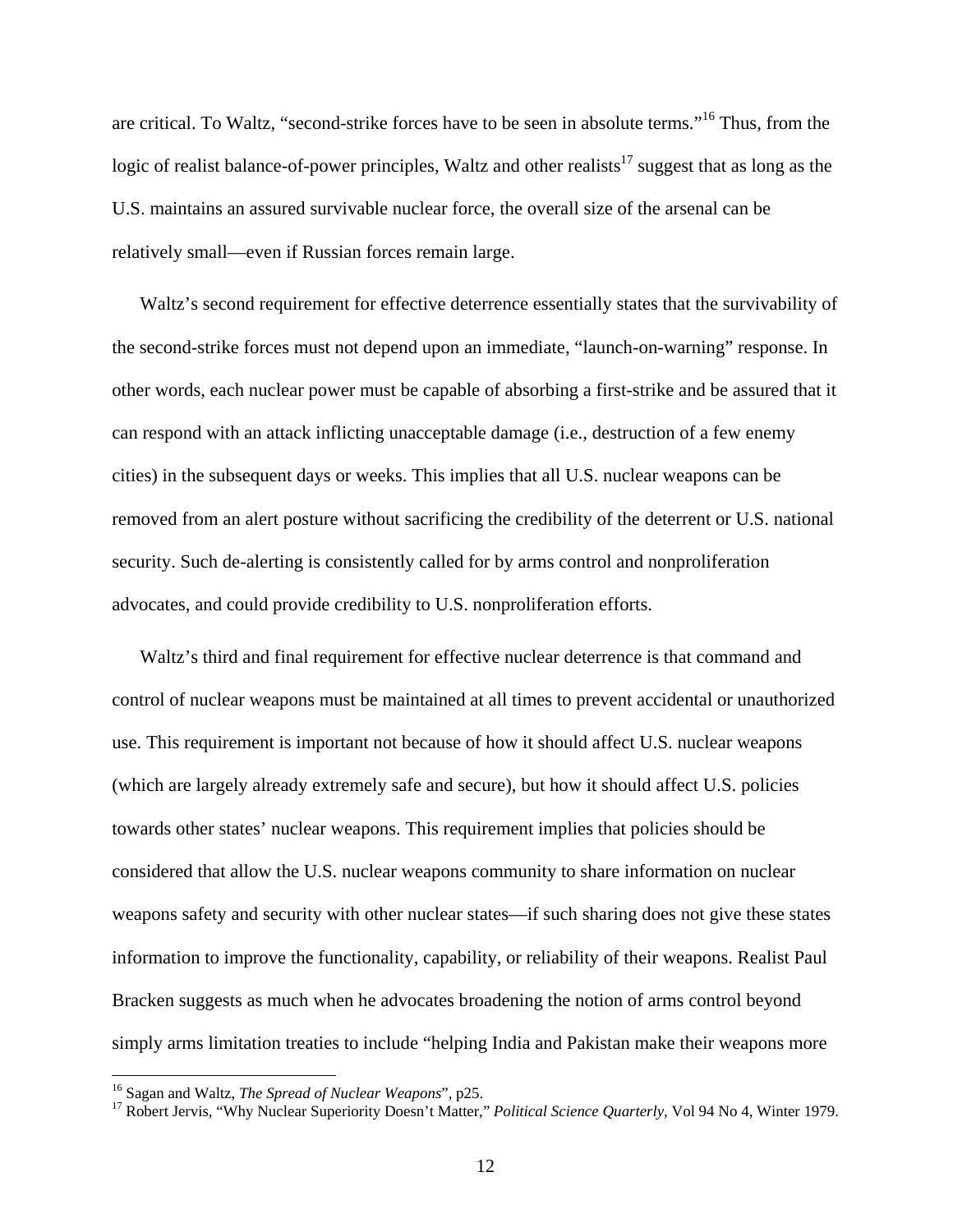secure and survivable<sup>"18</sup> Tentative policies to publicly release some safety-related design information exist, but bolder and more concrete steps could be taken in all aspects of safety, security, and command and control. In the end, ensuring that the highest national command authorities of each nuclear power have complete control over where and when their nuclear weapons detonate is in the interest of every state—particularly the U.S.

Waltz's three requirements for effective nuclear deterrence derive from a fundamental assumption: he emphatically subscribes to the notion that nuclear weapons have created a "revolution" in international relations—that nuclear weapons are military capability of such destructive power that they have altered the fundamentals of state interaction.<sup>19</sup> Fellow neorealist John Mearsheimer is more unclear in his views of the effects of nuclear weapons on international relations, and therefore more unclear in his conclusions for U.S. nuclear weapons and nonproliferation policy.<sup>20</sup> Recently, Mearsheimer has argued that possession of nuclear weapons does not provide a state the absolute degree of security assumed by Waltz, and therefore does not directly lead the state to more peaceful interactions with others.<sup>21</sup> Instead, Mearsheimer has argued that the normal expansionist wars states wage to achieve security will continue via conventional means, but be made more dangerous by the presence of nuclear weapons. This "offensive realist" perspective could naturally lead to the conclusion that the global hegemon (i.e., the U.S.) should attempt to preempt imminent nuclear proliferation by destroying nascent nuclear programs before they can achieve weaponization. If the hegemon does not undertake this action, its freedom of action and dominance of the region containing the

<sup>18</sup> Paul Bracken, "The Structure of the Second Nuclear Age", *Orbis*, Vol 47 Issue 3, Summer 2003, p399-413. 19 Robert Jervis, *The Meaning of the Nuclear Revolution: Statecraft and the Prospect of Armageddon*, Cornell University Press, Ithaca, NY, 1989.

<sup>20</sup> Zanvyl1Krieger and Ariel Roth, "Nuclear Weapons in Neo-Realist Theory", *International Studies Review*, Vol. 9 Issue 3, Sep 2007, p369-384.

<sup>21</sup> John J. Mearsheimer, *The Tragedy of Great Power Politics*, W. W. Norton, New York, 2001.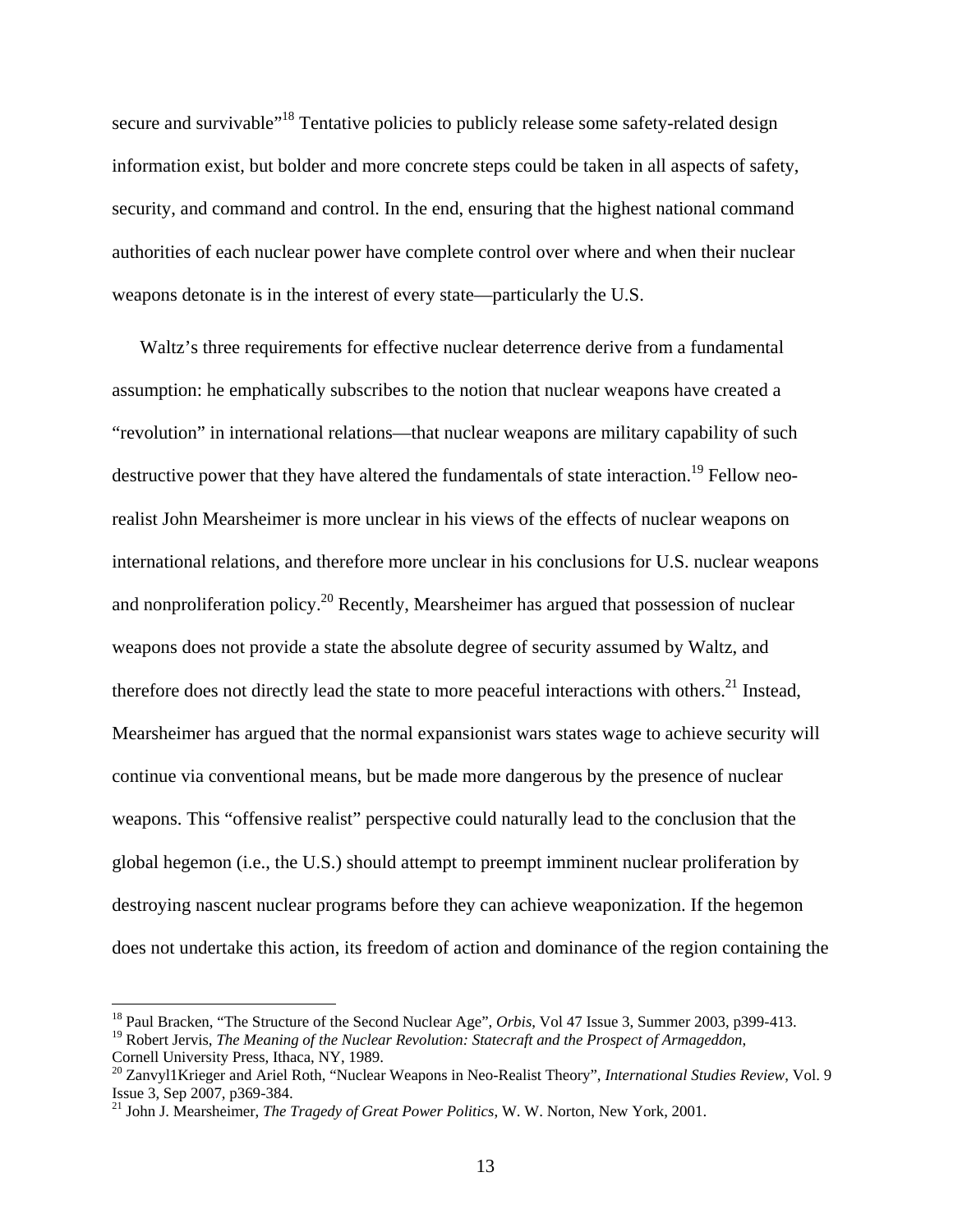new nuclear power is substantially diminished. Following this logic to its most extreme (something which Mearsheimer does not appear to do), preemption by nuclear weapons may be needed, if no conventional means will suffice to destroy the nuclear program. However, even the most aggressive realists recognize that this type of nuclear preemption brings with it a whole host of problems for U.S nonproliferation efforts.

Conflicting with his most recent arguments that lead toward a strategy of preemption, Mearsheimer has also at times agreed with Waltz's view that "more may be better"—as in his post-Cold War arguments for Ukraine<sup>22</sup> and Germany<sup>23</sup> to acquire nuclear weapons to stabilize their respective regions. These inconsistencies make Mearsheimer's views on how to deal with the proliferation problem difficult to pin down, though like most realists he appears to conclude that limited, well-managed proliferation that suits U.S. interests is likely the best course. But Mearsheimer takes a much more pessimistic view than Waltz of the likelihood that proliferation will be well-managed when he states, "mismanaged proliferation could produce disaster... unfortunately, any proliferation is likely to be mismanaged."<sup>24</sup> He goes on to specify several actions the U.S. could take to reduce the risks of proliferation, including extending security guarantees to nascent nuclear powers to deter preventative attack by other powers, and the provision of technical assistance to ensure the safety and security of new nuclear arsenals. Both of these suggested actions imply that changes to U.S. nuclear weapons policy (through a larger "extended deterrent" nuclear umbrella and transparency in U.S. nuclear weapons safety and security design) could allow the U.S. to more favorably manage proliferation.

<sup>22</sup> John J. Mearsheimer, "The Case for a Ukrainian Nuclear Deterrent", *Foreign Affairs*, Vol. 72 No. 3, Summer 1993, p50-66.

<sup>23</sup> John J. Mearsheimer, "Back to the Future: Instability in Europe after the Cold War", *International Security*, Vol. 15 No. 1, p5–56.

 $^{24}$  Ibid, p $\overline{37}$ .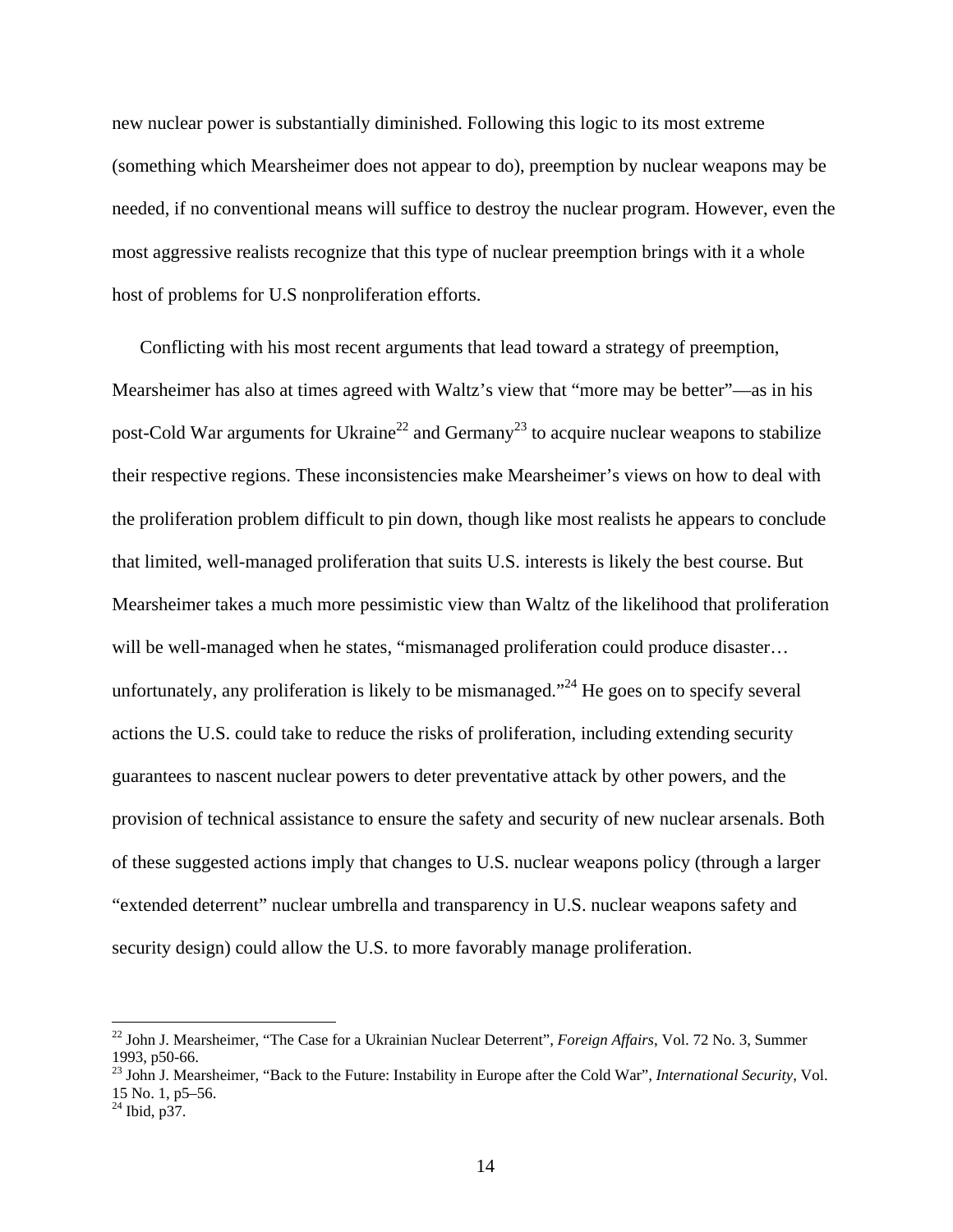Taking a step back from the analysis and conclusions of individual realist scholars and again examining the central tenets of realism reveals another stark implication for the intersection of U.S. nonproliferation and nuclear weapons policies. Realism's central focus on how a state's perceived security situation affects its decision making leads to an immediate conclusion that U.S. threats (nuclear or conventional) to a non-nuclear state will drive its leaders to seek nuclear weapons to deter U.S. action. Waltz notes that the more vulnerable a state feels, "the more strenuously it will pursue a nuclear program. The pattern has been universal ever since the United States led the way into the nuclear age. Noticing this, we should be careful about conveying military threats to weak states."25 Scott Sagan implies that this is an inherent conclusion from realist principles when he stated, "in the modern world, the strong may not want to do what they can, for excessively aggressive behavior will force the weak to develop their own weapons of mass destruction."<sup>26</sup>

The idea that states will attempt to balance against perceived threats to their security is central to realism. It also is nearly universally accepted among realists that the most effective means for a minor power to achieve balance against a threatening great power is to develop a nuclear weapons capability. For realists, this desire to prevent great power interference in their affairs is a major cause of nuclear proliferation among minor and regional powers. And unlike the other major cause realism recognizes (security tensions and rivalries with other regional powers), the great powers have significant influence on the former cause simply through their posture towards other states. Theorists from across the realist spectrum have noted that the great powers—particularly the U.S. hegemon—should seek peaceful and non-threatening means of

<sup>&</sup>lt;sup>25</sup> Sagan and Waltz, *The Spread of Nuclear Weapons*, p40.<br><sup>26</sup> Scott D. Sagan, "Realist Perspectives on Ethical Norms and Weapons of Mass Destruction", Chapter 3 in *Ethics and Weapons of Mass Destruction: Religious and Secular Perspectives*, Sohail Hashmi and Steven Lee, eds, Cambridge University Press, 2004, p73-95.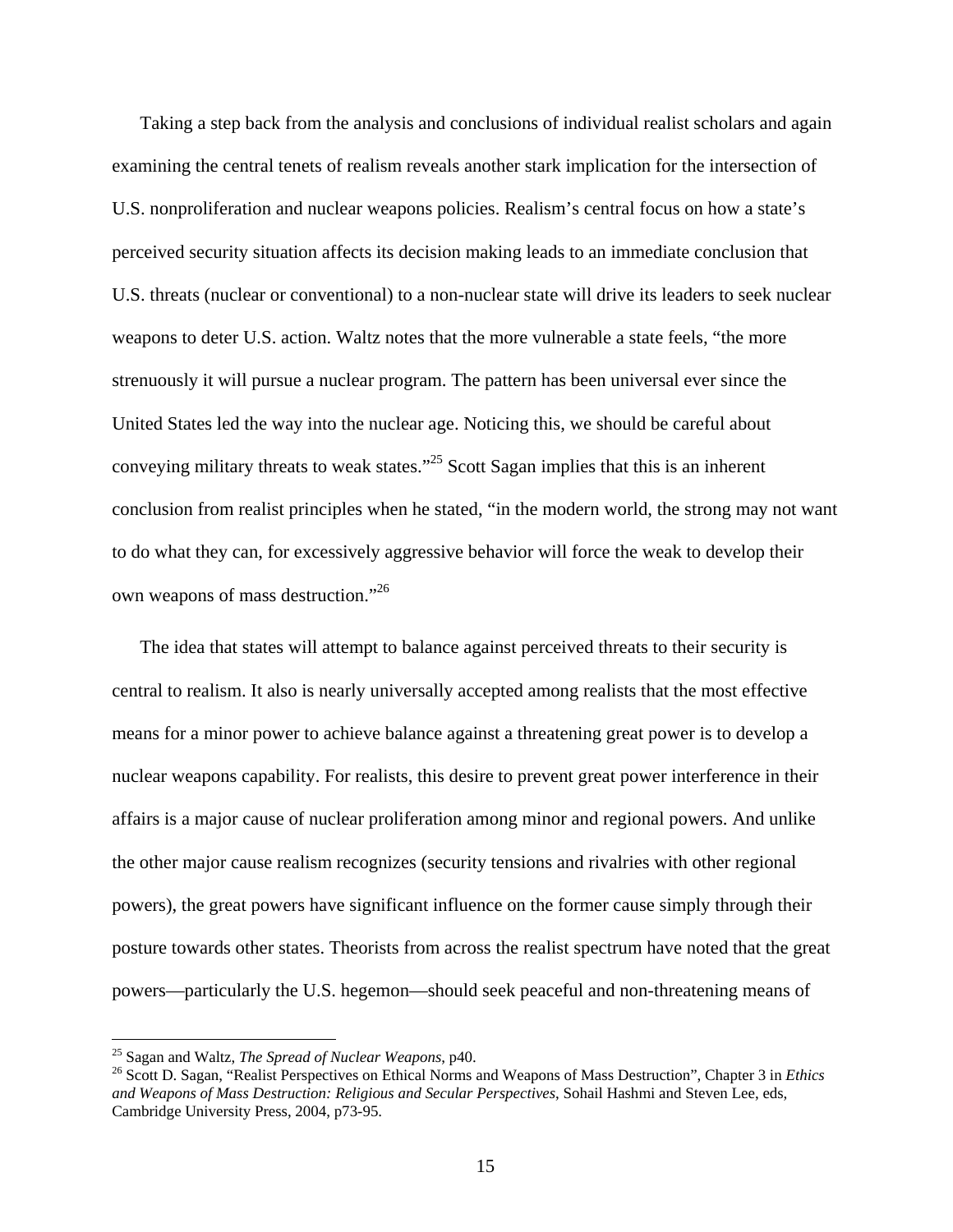integrating emerging regional powers to avoid security confrontations that could lead to undesirable proliferation.<sup>27,28</sup> Direct nuclear threats by the U.S. to weak states and regional powers are the antithesis of this, so realist principles suggest that they should be avoided.

It is within this line of argument that realism's implications for policies regarding the use of U.S. nuclear weapons against non-nuclear states must be considered. At its core this amounts to a debate over the efficacy of a "no-first-use" policy towards non-nuclear states. Such "negative security assurances" from the U.S. to non-nuclear states seems like a logical conclusion based on the discussion above. Such a declaration would surely assuage some of the security fears of potential proliferators, giving them less incentive to acquire nuclear weapons. Realism also appears to indicate that U.S. conventional military power is so overwhelming, that a no-first-use policy against non-nuclear states would sacrifice very little in terms of freedom of action. Despite these arguments based on central tenets of realism, many realists do not advocate the U.S. declare a no-first-use policy against non-nuclear states. In their view, the desire for a nofirst-use policy (intended to prevent proliferation among states adversarial to the U.S.) is trumped by a desire to maintain the credibility of the U.S. extended deterrent (intended to prevent proliferation among U.S. allies). Therefore, to fully understand what realism implies about the desirability of a no-first-use policy, its implications for extended deterrence require examination.

The U.S. has formally or informally extended nuclear security guarantees to a number of allied states. These include members of the NATO alliance, Japan, South Korea, and Taiwan. In addition to deterrence of adversarial states, a primary role of these agreements is to prevent

<sup>27</sup> Stephen M. Walt, *Taming American Power: The Global Response to U.S. Primacy*, W.W. Norton and Co., New York, 2005.

<sup>&</sup>lt;sup>28</sup> T.V. Paul and John A. Hall, "Great Equalizers or Agents of Chaos? WMD and the Emerging International Order", in International Order and the Future of World Politics, Cambridge University Press, 1999, p373-392.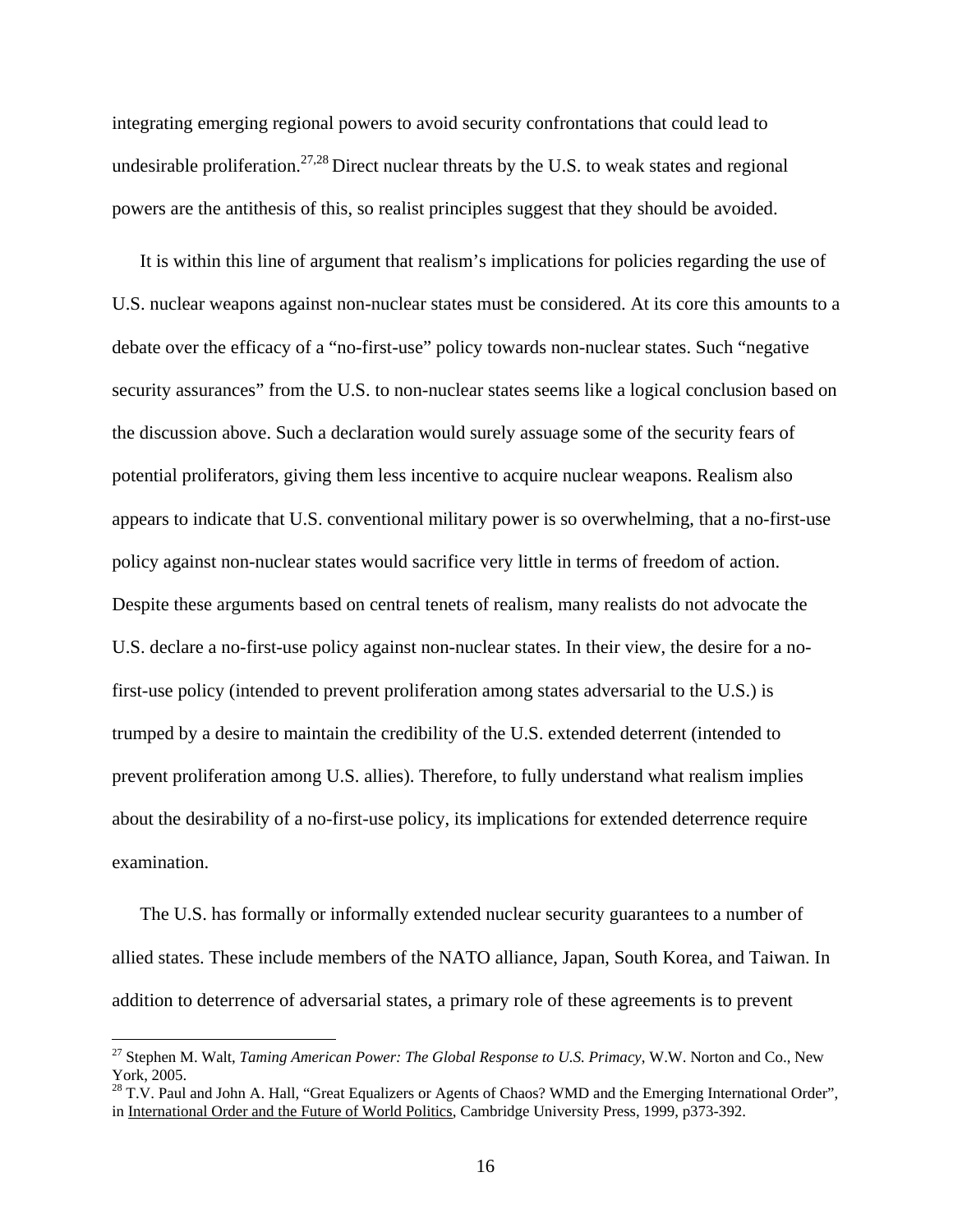nuclear proliferation among these U.S. allies by guaranteeing U.S. intervention on their behalf in the event they are attacked by another state. Several of these allies could, "with little effort and time, develop their own nuclear weapons but do not because they trust in and rely on the U.S. nuclear deterrent."<sup>29</sup> Realism undoubtedly understands the value of such state-to-state security arrangements—if they further the interests of the major powers involved. In the case of U.S. extended deterrence arrangements, realist principles would suggest that by preventing proliferation among its allies, the U.S. is preventing the proliferation among its adversaries that would naturally follow to balance. The U.S. is therefore preserving its freedom of action against its adversaries by preventing widespread, cascading proliferation. Importantly, realists who view nuclear weapons as the ultimate guarantee of security see an implied threat of nuclear first-use by the U.S. as key to maintaining the credibility of extended deterrence guarantees.<sup>30</sup>

And so we find in the cases of no-first-use and extended deterrence that the implications of realist principles are in conflict. On the one hand, realism suggests that to prevent nuclear proliferation the U.S. should assuage the security fears of non-nuclear states by extending nuclear negative security guarantees to them. On the other hand, realism suggests that a no-firstuse policy would undercut the credibility of extended deterrence agreements—which are critical to preventing proliferation among U.S. allies. Because of this conflict, realism leads strategists to weigh the benefits and risks of the two policies against each other. Some argue that the benefits of nuclear security guarantees are overrated—that non-nuclear powers are not really all that concerned about U.S. nuclear weapons (they are much more concerned with U.S. conventional power) and therefore a U.S. no-first-use policy would do little to prevent proliferation. The often unstated result of this logic is that the U.S. must run the slight risk of pushing its adversaries to

<sup>&</sup>lt;sup>29</sup> Kathleen C. Bailey et al, "White Paper on the Necessity of the U.S. Nuclear Deterrent", unknown publisher, August 2007, (available from the current author).

<sup>&</sup>lt;sup>30</sup> Lewis Dunn, *Controlling the Bomb*, Yale University Press, New Haven, Connecticut, 1982.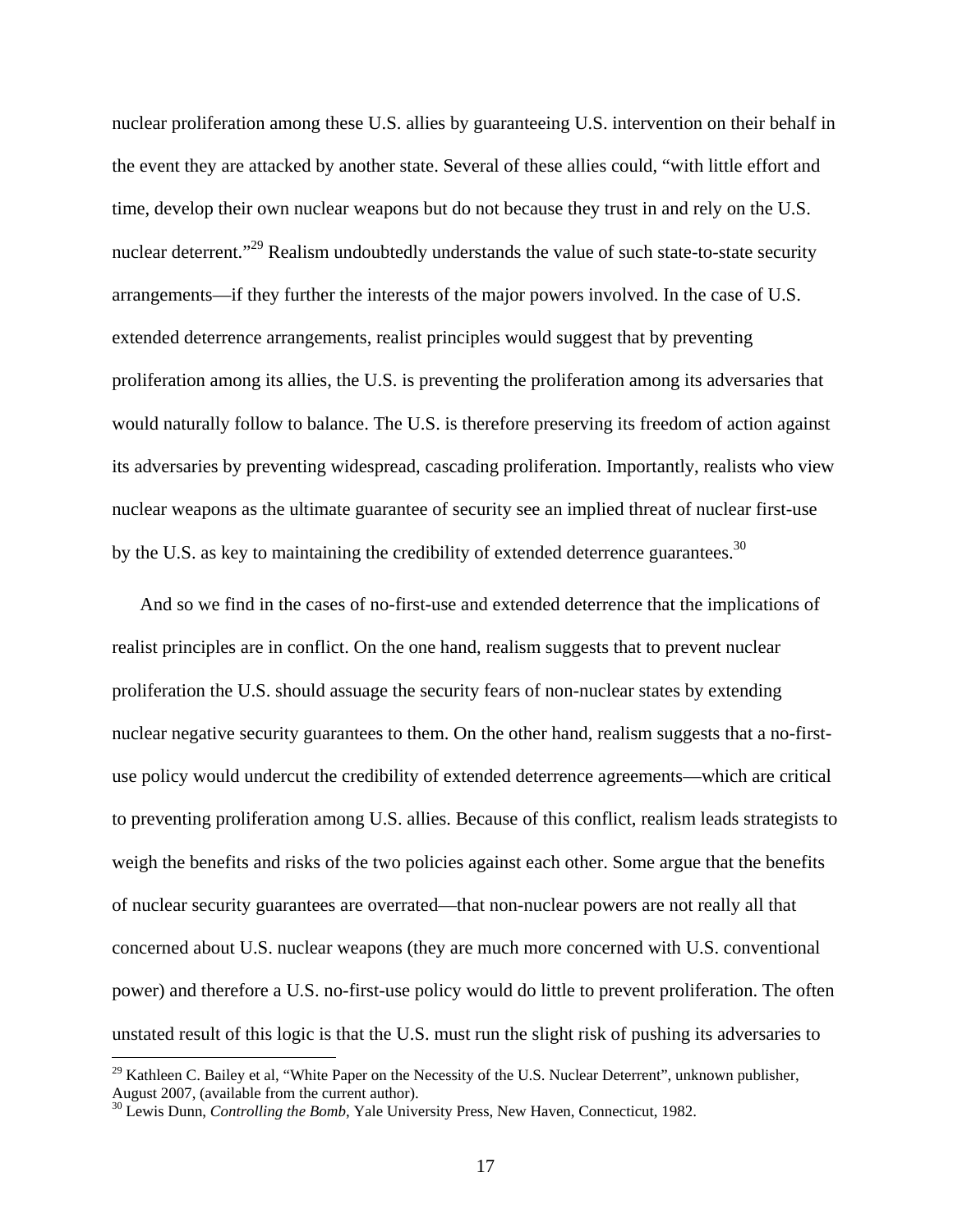develop a nuclear capability to ensure that its allies do not. The implication is that the risks inherent in the cascade of allied followed by adversarial proliferation that many realists foresee if the credibility of the U.S. nuclear umbrella is eroded is worse than the slight risk that individual adversarial states may decide to develop nuclear capabilities. Others imply that the concept of extended deterrence could be modified to be less-threatening to non-nuclear states while continuing to provide allies the security assurances they need to refrain from developing nuclear arsenals. In the end, realism is unlikely to provide a clear-cut answer to this question.

### *2.3 Liberalism: Sub-System Factors and Their Implications*

Compared to realists, liberal theorists tend to be much more pessimistic in their outlook on the consequences of nuclear proliferation. If the realist position is summarized by an uncertain but optimistic Waltz ("more *may* be better"), the liberal position is summarized by a much more definite and pessimistic Scott Sagan ("more *will* be worse").<sup>31</sup> Liberals stress that the systemiclevel focus of realists misses many important factors at the state-, organization-, and individuallevels that are cause for deep concern about increasing nuclear proliferation.

A central component of liberal criticism of realism is that realism's assumption that states are rational actors—that they make rational decisions to maximize their perceived self-interest—is flawed because the organizations and individuals that compose a state have conflicting, parochial interests that do not necessarily lead to "rational" state-level decision making. As an example, Sagan frequently points to senior military officers as an organization within states that push for nuclear outcomes that are often not in the overall interest of the state, but are certainly in the parochial interests of the military. For instance, military leaders often seek greater numbers of more capable weapons simply because larger budgets inherently come with them—therefore

<sup>31</sup> Sagan and Waltz, *The Spread of Nuclear Weapons*.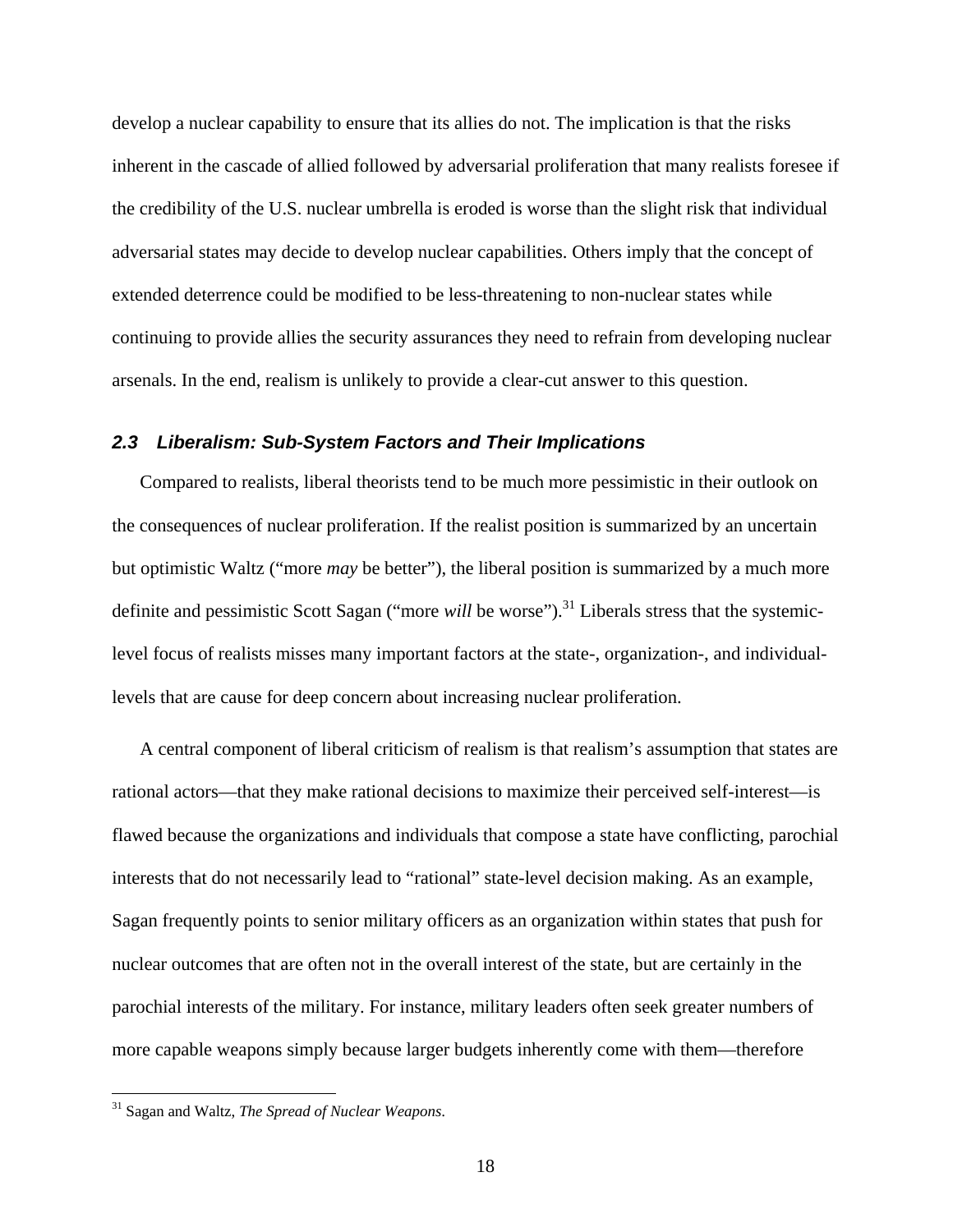enhancing the power and prestige of the military. Also, senior military officers are more likely to push for preventative war against an adversary on the verge of nuclear capability because successful acquisition of that capability will severely constrain their military options in the future. Similarly, scientists in state-run nuclear weapons laboratories often "favor military innovation simply because it is technically exciting and keeps money and prestige flowing to their laboratories."32 When powerful scientific-military-industrial coalitions form to push certain policies that benefit their parochial interests, they frequently succeed to persuade reluctant policymakers.33 But as we have seen even leading realists point out in the discussion above, these outcomes are often not in the "rational" overall interest of the state.

For these reasons, Sagan and many other liberals assert that *all* proliferation is bad, even if it at appears at the time to be in U.S. interests for balance-of-power or stability reasons. Perhaps indirectly drawing on the foundational tenet of "classical realism" that states that it is the unalterable tragedy and fallibility of the human condition that inevitably leads to conflict<sup>34</sup>, liberals argue that the human-based structures that compose a state will eventually and inevitably lead to irrational decision making on the part of the state. And because the success of nuclear deterrence is based on states making fully rational decisions, a failure to make rational decisions will inexorably lead to a failure of deterrence.

It is from this basic conclusion of a liberal perspective that prescriptions flow for how U.S. nuclear weapons policy can be leveraged to benefit U.S. nuclear nonproliferation priorities. Perhaps foremost among these are the recommended size and structure of U.S. nuclear forces.

1

<sup>32</sup> Scott D. Sagan, "Why do States Build Nuclear Weapons: Three Models in Search of a Bomb", *International Security*, Vol 21 No 3, Winter 1996-1997, p64.<br><sup>33</sup> George Perkovich, *India's Nuclear Bomb: The Impact of Global Proliferation*, The University of California Press,

<sup>1999.</sup> 

<sup>34</sup>Hans J. Morgenthau, *Politics Among Nations: The Struggle for Power and Peace*, McGraw-Hill, 1948.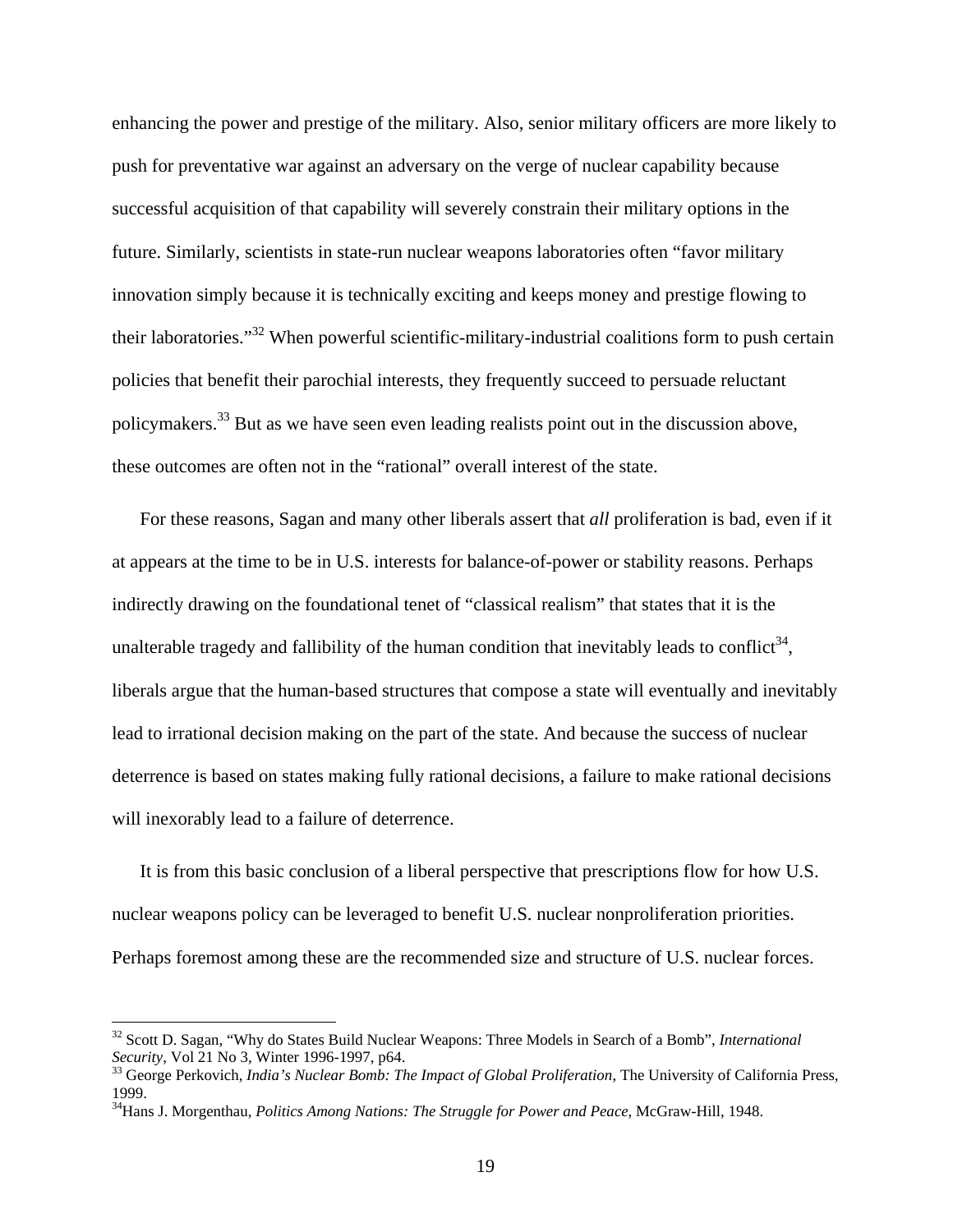Like Waltz, Sagan and most other liberals subscribe to the idea of a minimal deterrent.<sup>35</sup> On the face of it, liberals and realists agree on this for a similar reason: a national leader that is rational enough to be deterred by the destruction of a few of his or her country's cities is unlikely to be significantly *more* deterred by the destruction of all of their cities. But the liberal argument for a minimal deterrent goes deeper: liberals note that because the chances that a rational leader would initiate a nuclear war in which their country is guaranteed to be destroyed are extremely small, an accidental or inadvertent cause is a primary concern. Studies of U.S. nuclear posture using organizational theory have shown that safety problems and the probability of inadvertent launches inherently increase as the size of the stockpile grows.<sup>36</sup> Taken together, liberals' concerns about the inevitable irrationality of states' nuclear decision making and the intrinsic safety/security/command and control risks of large nuclear forces—both caused by the normal failures of human organizations and structures—lead to their emphatic advocacy for dramatic reductions in the size of U.S. and Russian nuclear forces.

Tightly coupled to this prescription for reduced force size is a recommendation to remove U.S. forces from launch-ready alert. The launch-on-warning posture the U.S. continues to maintain (whether it remains actual policy or simply force-of-habit is debated)<sup>37</sup>, leads to much greater risk of inadvertent launch, particularly during a crisis, and does not provide significant additional deterrent value. Instead, liberal scholars have recommended strengthening the United States' nuclear command and control architecture, to ensure that it can fully absorb a first-strike and still have the resiliency to launch a retaliatory strike in the subsequent days or weeks.<sup>38</sup> The

1

<sup>&</sup>lt;sup>35</sup> Jeffery A. Lewis, "Minimum Deterrence", *Bulletin of the Atomic Scientists*, Vol 63 No 3, May-June 2008, p38-41.<br><sup>36</sup> Scott Douglas Sagan, *The Limits of Safety*, Princeton University Press, 1993.<br><sup>37</sup> Bruce G. Blair,

*Committee on Nuclear Policy, Oct 13, 2007, http://lcnp.org/disarmament/opstatus-blair.htm*<br><sup>38</sup> Bruce G. Blair, *Strategic Command and Control: Redefining the Nuclear Threat, Brookings Institution Press,* 

<sup>1985.</sup>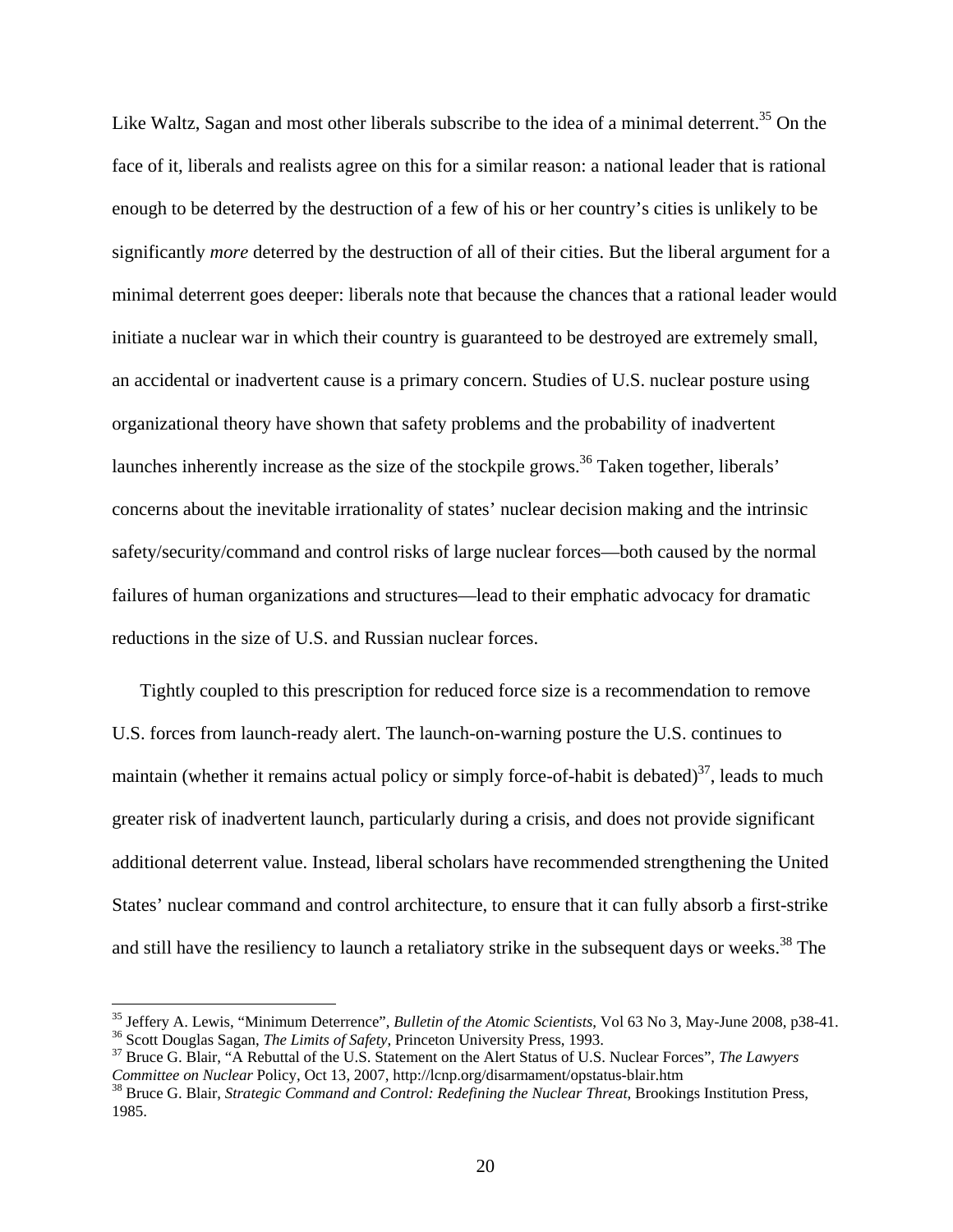larger point here is that retaliation need not necessarily be immediate for deterrence to work—so long as survivable second-strike forces are assured.

Liberal analysis sees both the reduction in quantity and de-alerting of U.S. nuclear forces as critical steps to deemphasizing the value of nuclear weapons around the world and therefore preventing and rolling-back nuclear proliferation. But unlike realism, which sees these steps as merely assuaging the security-fears of potential proliferators, liberals point to more complex reasons for why such steps will work. These reasons boil down to factors strict structural realists cannot and will not recognize: the concepts of international ethics and norms. Liberal arguments suggest that if nuclear powers (but particularly the U.S. and Russia) deemphasize the role of nuclear weapons in their own security strategies, it strengthens the international norm against nuclear weapons. Scholars have suggested that this norm has already played a key role in preventing proliferation, citing examples in Latin America<sup>39</sup> and elsewhere. In short, the results of liberal analysis implies that by shaping its deterrent in a minimal, survivable, and delayed manner, the U.S. can maintain a highly effective deterrent while reducing the likelihood that other nations will proliferate.

A perhaps even more powerful norm than the one against the desirability of nuclear weapons is the one against the use of nuclear weapons. Liberal (and constructivist) scholars such as Nina Tannenwald have suggested that this "taboo" against the use of nuclear weapons has helped to constrain the actions of states by reinforcing deterrence and by "inducing restraint even in cases where deterrence did not operate."<sup>40</sup> With this last statement, Tannenwald is suggesting that even when security-based reasoning should push leaders to use nuclear weapons, the potent

<sup>39</sup> Arie M. Kacowicz, *The Impact Of Norms In International Society: The Latin American Experience, 1881-2001*, University of Notre Dame Press, July 2005.

<sup>40</sup> Nina Tannenwald, "Stigmatizing the Bomb: Origins of the Nuclear Taboo", *International Security*, Vol 29 No 4, Spring 2005, p6.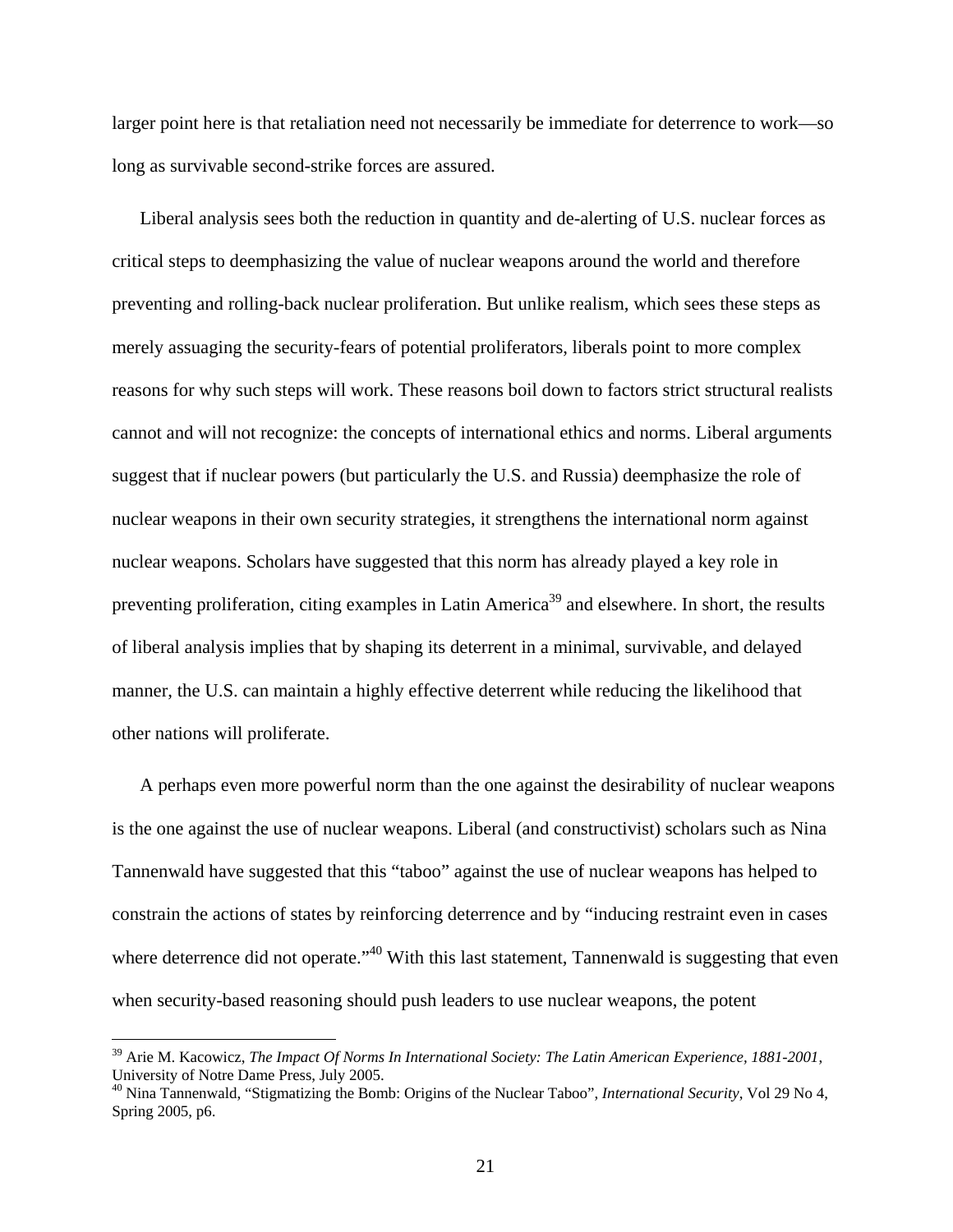norm/taboo against their use has resulted in nonuse.<sup>41</sup> The liberal perspective therefore recognizes that powerful ethical and normative factors are at work that are supplementing rational, security-based deterrence, and that these norms should be strengthened to increase U.S. and global security. Indeed, preeminent Cold War strategist Thomas Schelling has argued that "a large part of the credit for their not having been used must be due to the 'taboo'… the evolution of that status has been as important as the development of nuclear arsenals."42 A fundamental conclusion of liberal scholarship in this area is that U.S. nuclear weapons policy should be leveraged in an effort to strengthen the taboo, thereby reducing the probability of proliferation.<sup>43</sup> The rationale is that if potential proliferators perceive that nuclear weapons are essentially unusable due to overwhelming ethical/moral/normative reasons, they will be far less likely to undertake a program of nuclear weapons development. Scholars have suggested strengthening the taboo by reducing (or at least not improving) the "usability" and military capabilities of the U.S. arsenal, declaring an unequivocal and unqualified nuclear no-first-use policy, ratifying the Comprehensive Test Ban Treaty, and articulating a policy that U.S. weapons are maintained solely to deter and retaliate against the use of nuclear weapons upon the U.S. and its allies.

Although liberals generally conclude that all proliferation is "bad" and should be prevented, a liberal perspective leads to some recommendations for how to make proliferation "less bad" after it occurs. Organization-level analysis suggests that if U.S. attempts to prevent nuclear proliferation fail, a sharing of certain knowledge, "best practices", technology, and experience related to nuclear weapons may be prudent. For instance, procedures and technology used to maintain strict command-and-control in U.S. weapons could be shared with new nuclear states to

<sup>&</sup>lt;sup>41</sup> Nina Tannenwald, "The Nuclear Taboo: The United States and Normative Basis of Nuclear Nonuse", *International Organization*, Vol 53 No 3, Summer 1999,  $p433-468$ .

<sup>&</sup>lt;sup>42</sup> Thomas C. Schelling, "The Legacy of Hiroshima: A Half-Century without Nuclear War", Institute for Philosophy and Public Policy, 2000, http://www.publicpolicy.umd.edu/IPPP/Summer00/legacy\_of\_hiroshima.htm 43 T.V. Paul, *The Tradition of Non-Use of Nuclear Weapons*, Stanford University Press, 2009.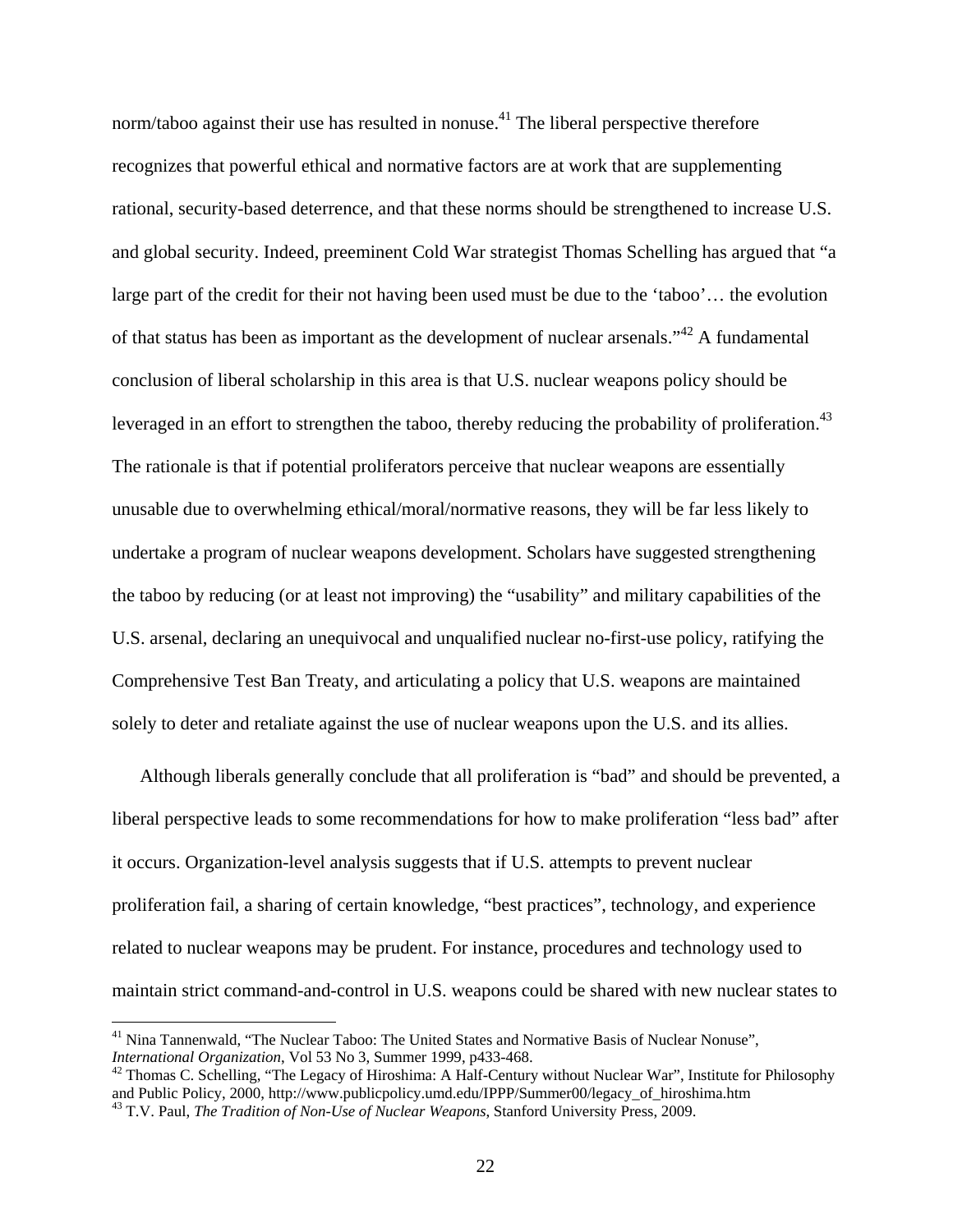ensure control of their weapons is maintained by the highest levels of national authority. Also, sharing U.S. knowledge and experience related to creating survivable second-strike forces may also be prudent due to the level of crisis stability such forces bring. Finally, the U.S. could share certain types of weapon design information that can improve the safety and security of other states' nuclear weapons if such sharing does not enhance the functionality or reliability of the weapon. 44

Liberals acknowledge that some of these recommendations are fraught with the risk of failure and ineffectiveness—indeed, a pessimistic organizational theory perspective hints that many of them are likely to fail. But theory suggests that bringing new nuclear nations "up-to-speed" quickly (getting them through the earliest and most dangerous stages of being a nuclear power), could bring greater stability and less risk of the nuclear taboo being broken. Furthermore, the cooperation required to conduct such sharing may lead to more peaceful state interaction on subsequent critical issues. Of course the obvious downside is that such sharing may encourage other states to acquire nuclear weapons, because the U.S. will then offer the technology and expertise assistance. In the end, a liberal perspective is unlikely to yield a definitive conclusion on questions regarding providing assistance to new nuclear states.

### *2.4 Summary of Implications for Policymakers*

Although it is dangerous to generalize the policy prescriptions implied by international relations theories (either across the theoretical spectrum or even within a particular theoretical perspective), the brief survey above indicates that the realist and liberal frameworks may align to allow several key recommendations on how U.S. nuclear weapons policies can be leveraged to support U.S. nonproliferation priorities. In this section I focus on those recommendations that:

<sup>44</sup> Sagan and Waltz, *The Spread of Nuclear Weapons*, p85-86.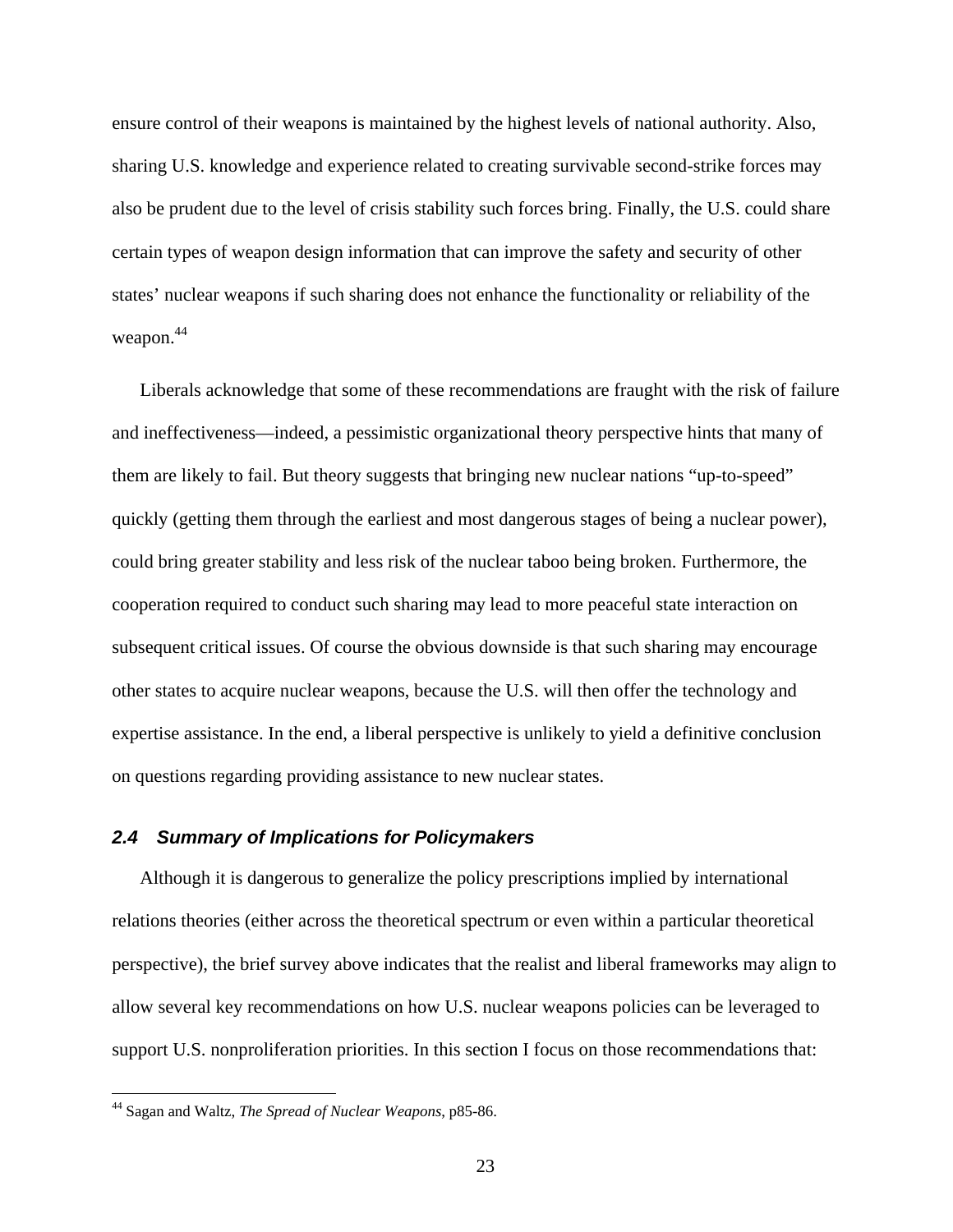(1) realism and liberalism most clearly appear to agree on, and (2) could be implemented in the near-term by U.S. policymakers. For instance, based on these criteria I will discuss the recommendations from theory on the size and role of the U.S. nuclear arsenal, but avoid discussions of total nuclear disarmament.

Perhaps the most clear policy prescription to which the majority of both realists and liberals would agree is that the U.S. nuclear arsenal has been—and still is—much larger than is needed to fulfill its deterrence mission. A dramatic reduction in the size of the U.S. stockpile would continue to allow a robust deterrent force, would be less susceptible to safety and security incidents, and could send a clear signal to the international community that the U.S. is progressing towards its obligations under Article VI of the Nuclear Nonproliferation Treaty. Cogent realist arguments have been made that such U.S. reductions may have little or no effect on the security-based reasons states pursue nuclear capabilities, but liberals would argue that significant reductions would certainly lend additional reinforcement to international norms against the desirability of nuclear weapons. And because realists would allow that such reductions do not sacrifice U.S. security in any way, they would generally support it even if they do not believe it will lead to direct benefits for U.S. nonproliferation priorities.

Another point of agreement between the theories appears to be that all U.S. nuclear forces should be taken off "launch-on-warning" alert posture. From the realist side, Waltz points out that this capability is simply unnecessary for deterrence to work and retaliation to be possible. From the liberal side, Sagan stresses that this will dramatically reduce safety accidents and unauthorized launches, which could lead to inadvertent nuclear war. This complete de-alerting would be welcomed by nuclear states and non-nuclear states alike, and would provide further credibility to U.S. nonproliferation efforts with no sacrifice to the nuclear deterrence mission.

24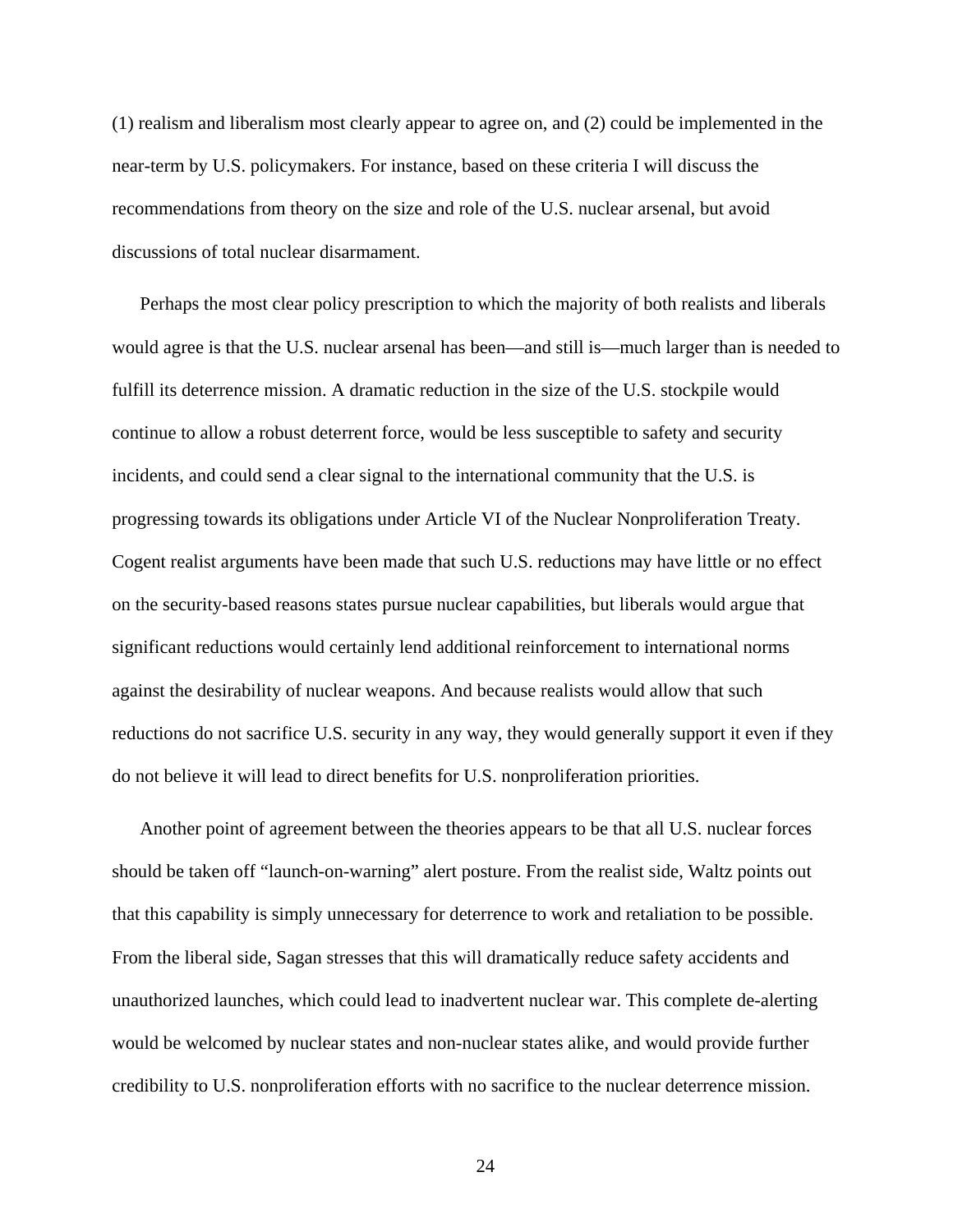Realists and liberals also agree on the importance of all nuclear states maintaining the safety and security of their nuclear weapons—though for somewhat different reasons. Prominent theorists from both sides have argued that U.S. information and technology related to the safety, security, and command-and-control of nuclear weapons should be shared with other nuclear weapon states. U.S. policy has historically restricted the sharing of any weapon-design information, for fear of revealing possible vulnerabilities in U.S. weapons or providing other states with information that could enhance the functionality or capability of their weapons. International relations theories suggest a reexamination of this policy is in order, and that sharing high-level concepts and design practices that enable safe, secure, survivable, and controlled nuclear weapons is a prudent course.

The realist reasoning that a threatening great power leads to development of nuclear capability by targeted minor powers is undoubtedly accepted by liberals as well. This agreement leads to a recommendation that U.S. nuclear weapons policy be made as nonthreatening as possible to non-nuclear states. To this end, liberals advocate that an unequivocal no-first-use policy be declared by the United States. But because realists generally see first-use as necessary to maintain credible nuclear security guarantees to allies, they are more ambiguous in how they recommend carrying out a nuclear weapons policy that is nonthreatening. However, it is likely that adherents to both schools of theory could agree to certain principles for the U.S. nuclear posture that may reduce the threats non-nuclear nations perceive from it. First, the U.S. should clearly separate its nuclear forces from its conventional forces, making it clear to the international community that it views its nuclear forces as having a special but very narrow primary mission: deterring and retaliating against the use of nuclear weapons on the U.S. and its allies. Second, the U.S. should announce that it will not use its nuclear weapons on non-nuclear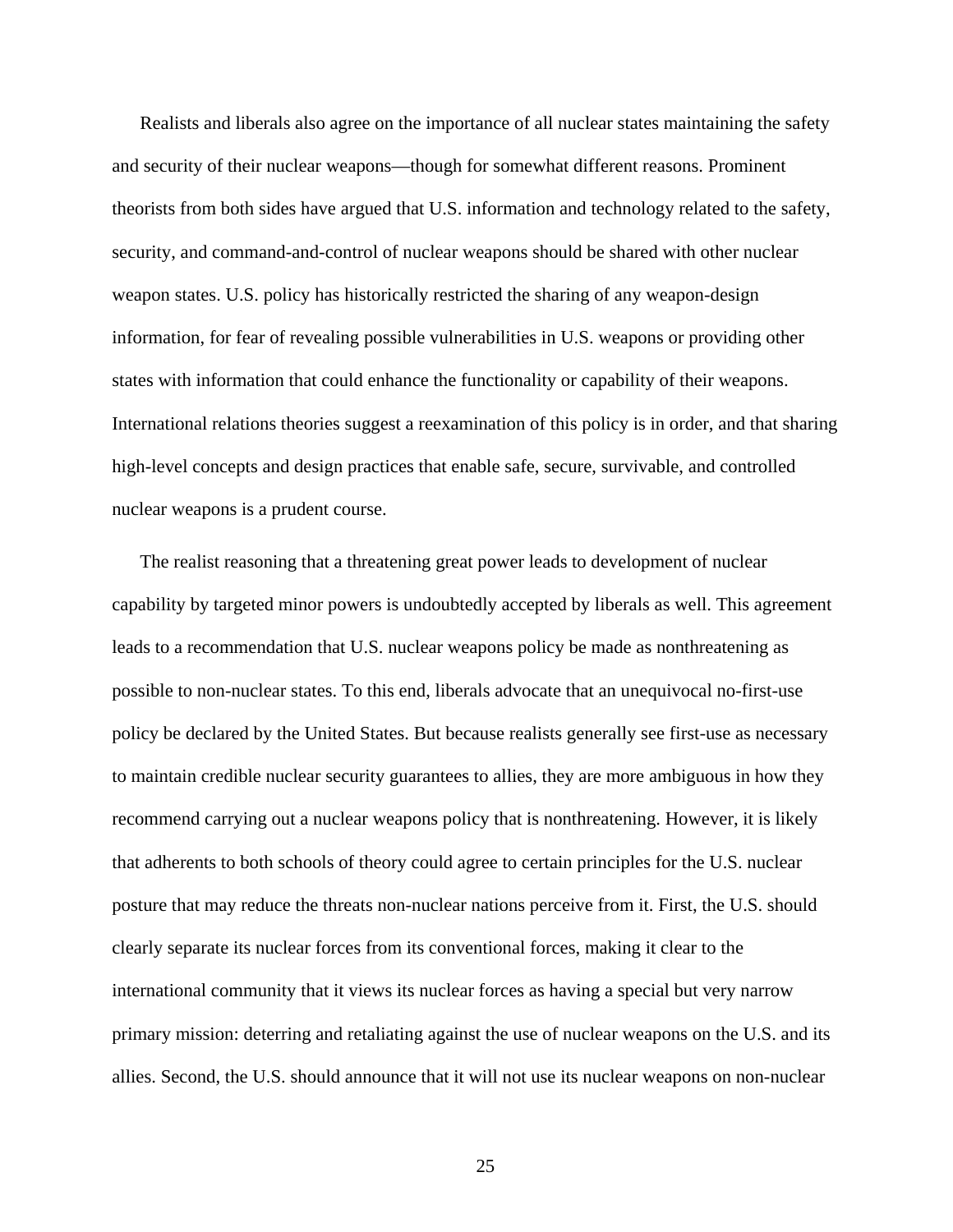states unless they are attacking the sovereign territory of the U.S. or a declared ally of the U.S. and pose an existential threat to the U.S. or allied state. Third, the U.S. views any attack (conventional or nuclear) upon its nuclear arsenal as the gravest of matters, and reserves the right to respond with nuclear weapons regardless of the perpetrator. An implementation of these principles in U.S. nuclear doctrine may be acceptable to a majority of theorists on both sides, and could send the appropriate signals to the international community.

A final point of agreement between realists and liberals appears to be the success of U.S. extended deterrence security agreements at preventing proliferation. Many have suggested that these agreements have been instrumental at preventing the cascade of proliferation that has been feared since 1945. Most theorists would agree that maintaining the credibility of these agreements is a paramount issue for preventing proliferation (hence the hesitancy of realists toward a no-first-use policy). Steps should be taken to strengthen and reinforce these security agreements, understand on a state-by-state basis what our allies require for the agreements to be seen as fully credible, and discuss and communicate with allies any potential changes to U.S. nuclear policy before such changes are implemented.

## **3 The 2001 Nuclear Posture Review: How does it align with recommendations from theory?**

In the 2001 Nuclear Posture Review (NPR), the George W. Bush Administration performed the most recent comprehensive review of U.S. nuclear weapons policy.<sup>45</sup> The policy represented a significant shift from the United States' Cold War era nuclear posture in several ways. These shifts are explored individually below, and judged against the generalized prescriptions of international relations theories outlined above.

<sup>&</sup>lt;sup>45</sup> Nuclear Posture Review [Excerpts], January 2002, http://www.globalsecurity.org/wmd/library/policy/dod/npr.htm.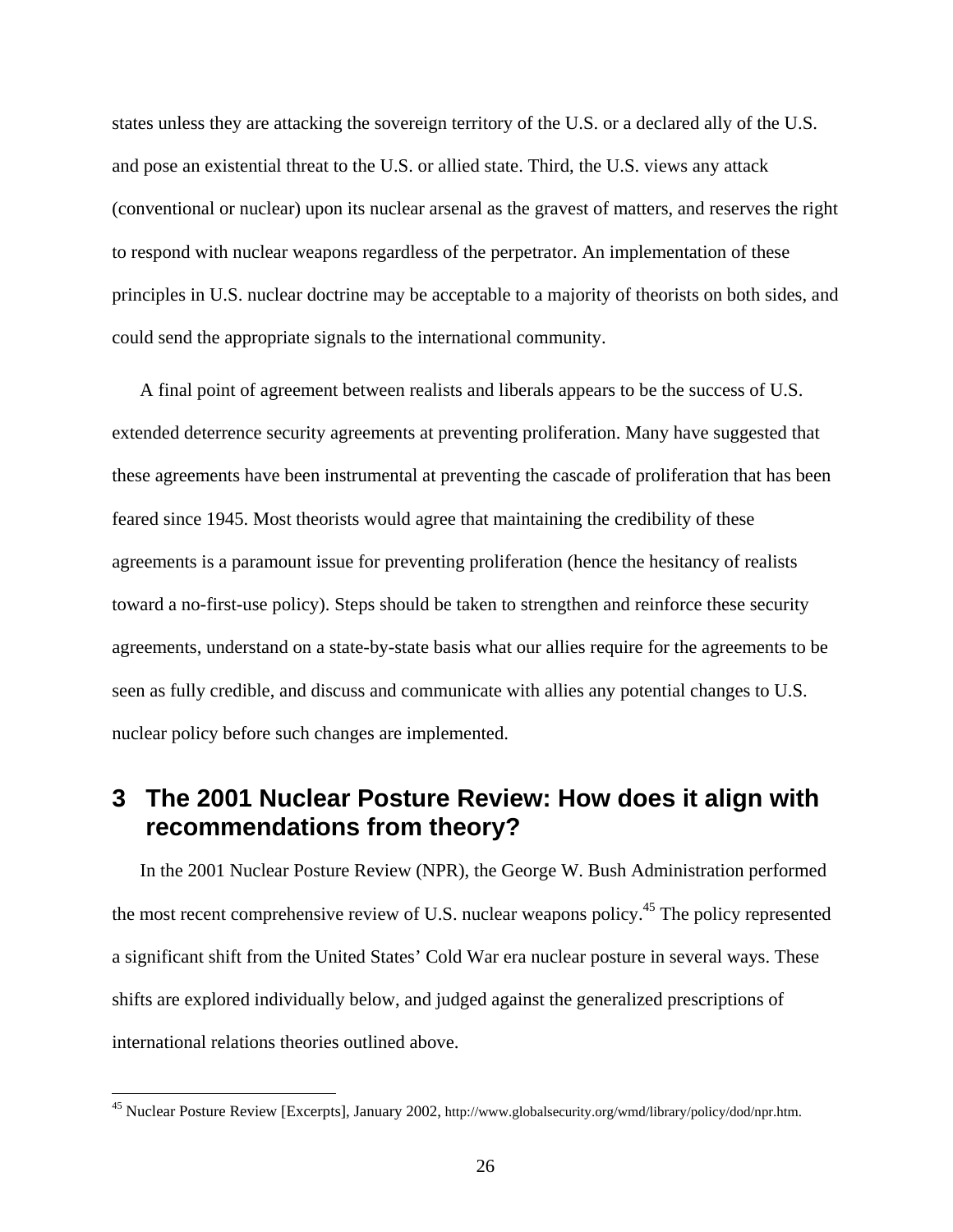First, the NPR's review of the capabilities and structure of U.S. nuclear forces led to the conclusion that the U.S. arsenal could be reduced significantly from its Cold War-era size. This reduction was formalized with the Russians through the SORT/Moscow Treaty in 2002, which reduced the number of operationally deployed strategic warheads on both sides to a maximum of 2,200—down from the 6,000 allowed under START. Such reductions are widely supported by the international relations theoretical literature. Indeed, theory suggests that much more dramatic reductions could be made without sacrificing the security of the U.S. or the credibility of its security guarantees to allies.

Critics of the negotiated 2,200 cap argue that it disingenuous because it does not limit "substrategic" nuclear weapons and allows each side to keep unlimited "nondeployed" nuclear weapons in reserve. These dramatic caveats allow the U.S. and Russia to maintain very large nuclear stockpiles—much larger than the 2,200 "maximum"—effectively undercutting any benefits the reductions could have had to nonproliferation efforts. The prescriptions of theory would appear to suggest that U.S. undertake (jointly with the Russians if possible, though unilaterally if not) further dramatic reductions to the stockpile, but do so in a manner that is fully credible and transparent to the international community. For instance, the U.S. could begin by providing clear statements on the size and makeup of its stockpile. Such unambiguous statements do not undercut the credibility of the deterrent nor make it more vulnerable (since assured second-strike forces remain), and would signal that the U.S. is serious about starting down the path of transparency in nuclear weapons policy that a world without nuclear arms will require.

A second shift in U.S. nuclear weapons policy initiated by the NPR was a broader scope for what nations should be considered during U.S. nuclear force planning. Most dramatically, the NPR formally expanded the focus of U.S. nuclear targeting plans from Russia and China to

27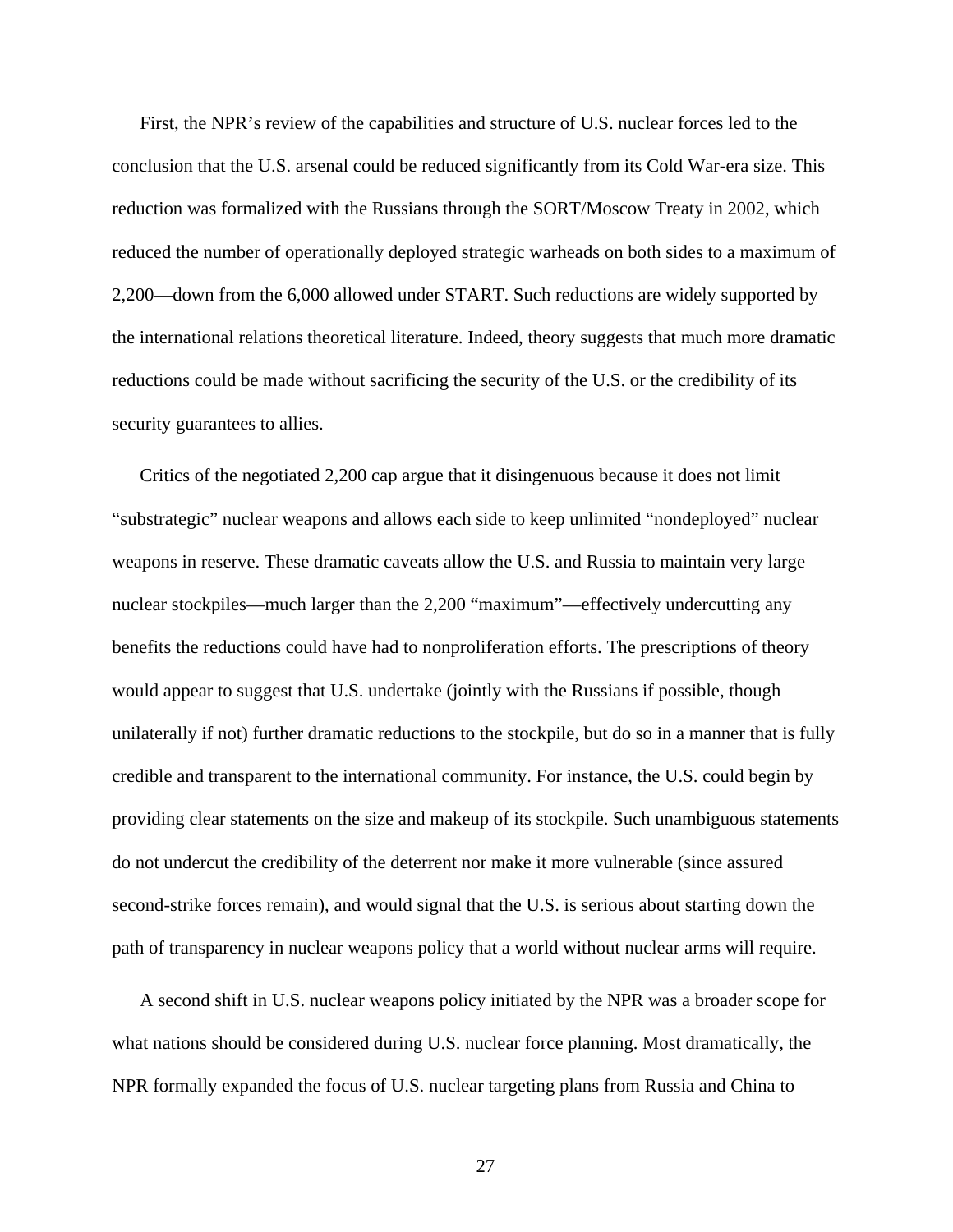include "emerging threats" like rogue states and terrorists. Specifically, the NPR document singled out several minor powers with antagonistic relations with the U.S.: North Korea, Iraq, Iran, Syria, and Libya. Realists and liberals would agree that this very overt and public naming of certain states in the document guiding the global hegemon's nuclear planning will immediately make their leaders more concerned for their national security. The natural tendency of states in such positions is to balance the threat by either obtaining a security guarantee from another nuclear-armed state or by developing an indigenous nuclear capability. Because it is doubtful that any of the existing nuclear weapons states would find it in its interests to antagonize the U.S. by offering a security guarantee to a weak state, the latter option is really all that is left. In the end, most international relations theorists would recommend that the U.S. refrain from overtly and specifically threatening, nuclear or otherwise, minor or regional powers. Such threats lead to unwanted proliferation that will only further constrain U.S. options.

A third shift indicated in the NPR is an expanded list of potential missions for U.S. nuclear weapons. The NPR suggests that new nuclear capabilities and force structures be developed to provide U.S. decision makers more flexible means of applying nuclear weapons to a greater array of targets and conflicts. Specifically, the NPR lists three new missions U.S. nuclear weapons could be used to accomplish: (1) to destroy hardened deeply buried targets, (2) to destroy chemical, biological and other weapons of mass destruction agents, and (3) to destroy mobile targets that could have uncertain locations. Technical experts have questioned the validity of these missions, and how much more effective nuclear weapons are at carrying them out versus conventional weapons. But international relations theorists have questioned these new missions for another reason: they appear to send a message that the U.S. places a high-value on the warfighting capability of its nuclear weapons, thereby weakening the international taboos against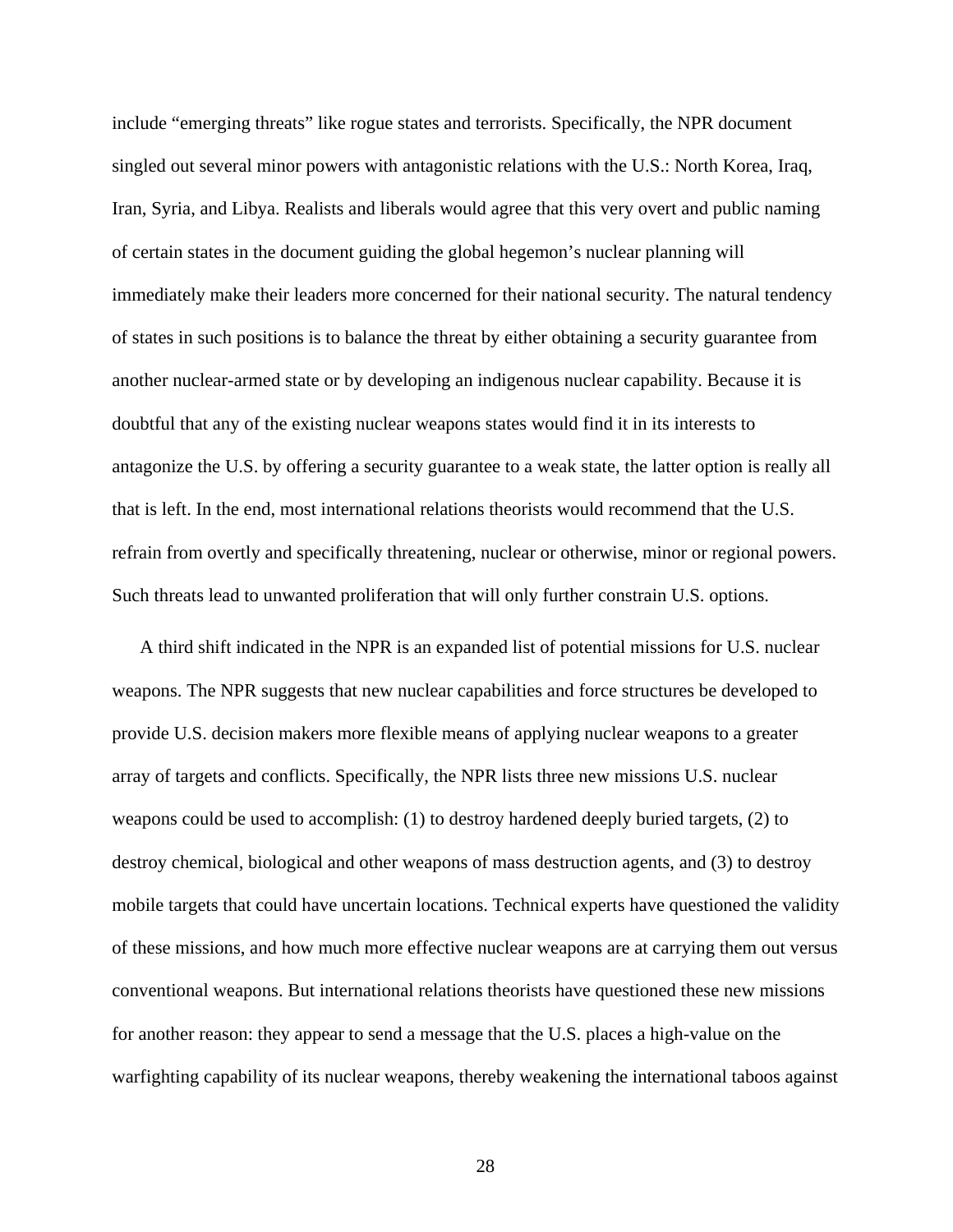their desirability and use and weakening the United States' ability to win international cooperation on nonproliferation issues. Many theorists identify these taboos as working dramatically in favor of the U.S. because of its overwhelming conventional superiority. If the use of nuclear weapons remains verboten, its dominant conventional military strength gives the U.S. increased flexibility. Theory suggests that to benefit nonproliferation goals, the role of U.S. nuclear weapons should be deemphasized by contracting the list of missions given to U.S. nuclear weapons, not expanding it.

A final shift in U.S. nuclear weapons policy described by the NPR is directly tied to the new missions the NPR envisaged—these new missions would require development of new nuclear weapons in order to carry them out. Specifically, two new capabilities would be required: (1) low or very-low yield weapons that result in less collateral damage, and (2) improved earth penetrating weapons. For similar reasons that theory suggests the new missions were poor policy, it also indicates that the development of new, more "usable" nuclear weapons would be poor policy that could drive other nations to proliferate. But the argument against these new weapons goes a step further: if U.S. weapons are lower-yield and cause less collateral damage, future U.S. leadership may be more tempted to actually use them to deal with problems. And as we have seen in the survey above, the predominant theories discussed in this paper generally indicate that the next use of nuclear weapons is almost assuredly against the long-term interests of the U.S., even if it is the U.S. that uses it.

## **4 A Research Agenda to Support Enhanced All Things Nuclear Decision Making**

The review above indicates that, overall, the implications and recommendations of international relations theories were largely disregarded by policymakers as they crafted U.S.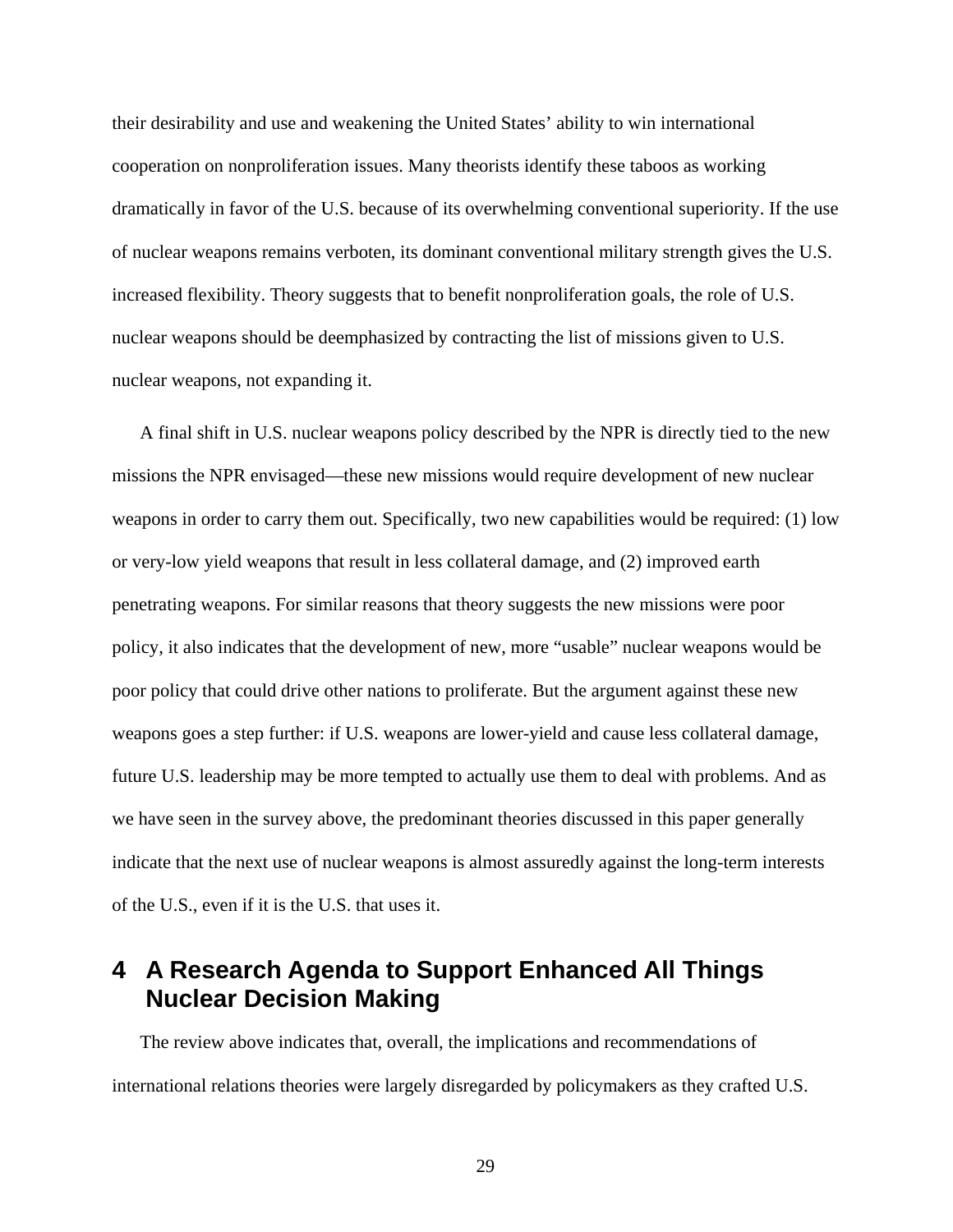nuclear weapons policy in 2001. Furthermore, the interdependencies between nuclear weapons policy and nonproliferation policy appear to have been inadequately addressed. This seems to indicate that to progress towards an overall goal of reducing global nuclear danger, an "all things nuclear" framework is needed to support future nuclear policymaking. International relations theorists can likely have significant impact on achieving this goal if their research agenda is properly oriented.

The critical component of an "all things nuclear" decision-support framework is a focus on the interdependencies between the nuclear weapons and nuclear nonproliferation (and nuclear energy and nuclear counterterrorism) domains. Because of the tight coupling between these nuclear domains, policy choices in one domain often have dramatic impacts on U.S. efforts in one or more of the other domains. The brief survey of realist and liberal perspectives presented above is a useful starting point for efforts to implement an operational all things nuclear framework, but deep research by international relations specialists in several key areas could provide much fuller context.

Research is needed to fully understand all of the highly complex and nuanced interdependencies that theory suggests may exist between the nuclear domains. This must necessarily include all of the security-based, balance-of-power factors that realists identify; but must also include the normative, ethical, organizational, and sociological factors that liberals suggest are critically important. A very broad but comprehensive understanding of all of the potential interdependencies is needed before a useful decision-support framework can be developed.

In conjunction with this broad understanding of interdependencies, international relations theorists can help policymakers understand what factors are likely to play a greater role in the

30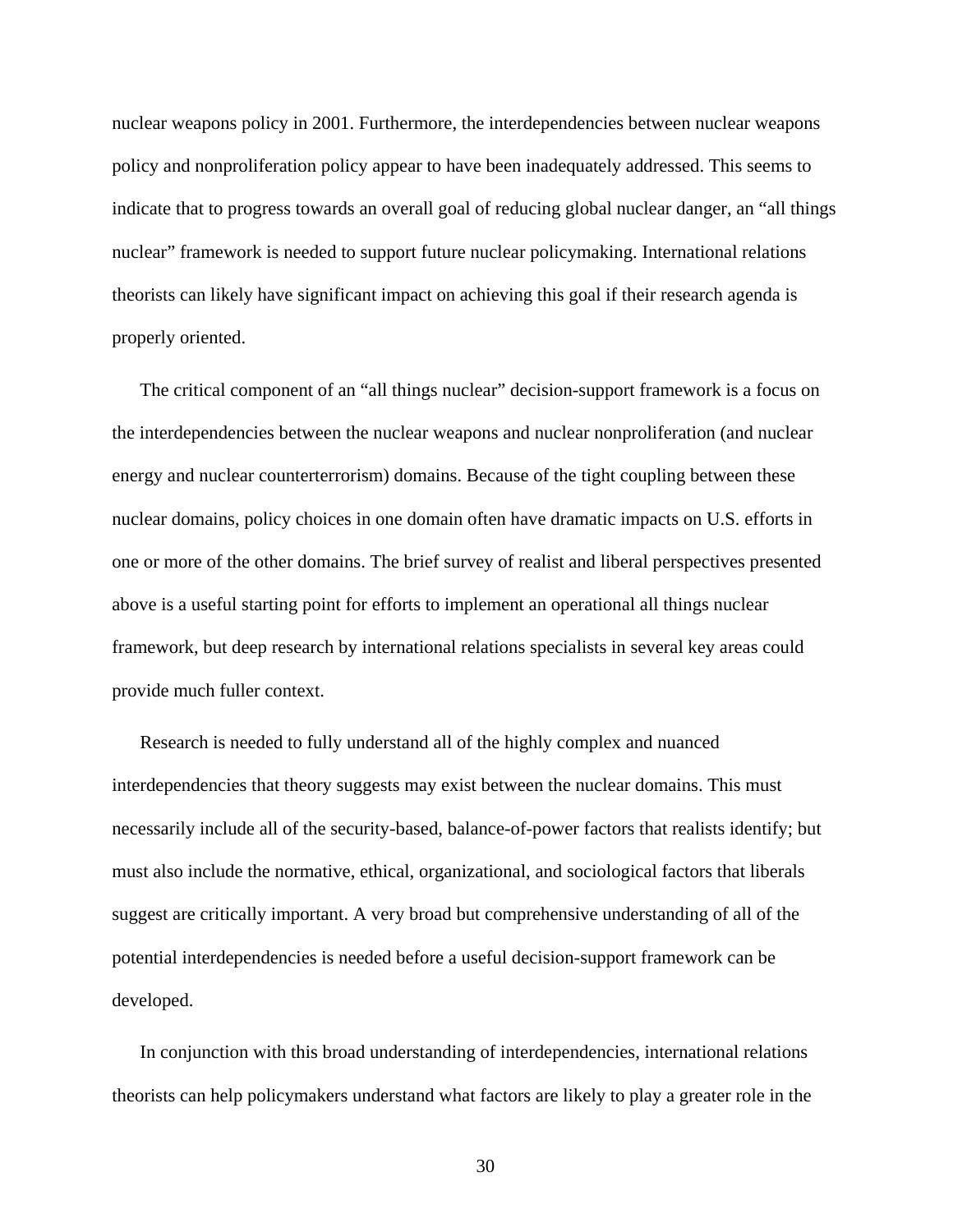decision-making of particular states, organizations, and individuals.<sup>46</sup> Effectively influencing the course of international events usually requires a state-by-state, case-by-case understanding of what incentives and disincentives may have the greatest impact on a particular situation.<sup>47</sup> Expanding policymakers' knowledge of what options are more likely to work and why is likely to lead to better (or at least more fully-informed) decision making.

Also, political science can help integrate this research into practice by supporting the development of decision-support tools that guide policymakers through the exceedingly complex all things nuclear environment. These tools will not simply output the ideal policy choice, but will instead walk policymakers through the complexities of the environment in a rational manner, provide scenarios on how certain policy choices could play out, and—most importantly—show how policy choices reverberate to other nuclear domains and beyond.

Finally, I will offer a brief thought derived from my experiences this semester as an engineer peering into the realm of social science. While I agree with Stephen Walt's assessment that international relations as a discipline should do more to make its theoretical work relevant to policy practitioners<sup>48</sup>, I believe that this is only half of the problem. In fact, in my review of the literature for this paper I have seen a great deal of theoretical work that is both interesting and highly-relevant to resolving the current tensions between U.S. nuclear weapons and nonproliferation policies. But this research is communicated in a fashion that makes it nearly impenetrable to policy practitioners. Effective communication of the concepts and implications of international relations theories is the other half of the problem that must be surmounted before

<u>.</u>

<sup>&</sup>lt;sup>46</sup> Paul K. Davis, "Protecting Weak and Medium-Strength States: Issues of Deterrence, Stability, and Decision Making", in *Post-Cold War Conflict Deterrence*, National Research Council, Naval Studies Board, National Academy Press, 1997, p153-181.

<sup>47</sup> Elizabeth A. Stanley, "International Perceptions of U.S. Nuclear Policy", Sandia National Laboratories, SAND2007-0903, Feb 2007.

<sup>48</sup> Stephen M. Walt, "The Relationship Between Theory and Policy in International Relations", *Annual Review of Political Science*, Vol 8, 2005, p23-43.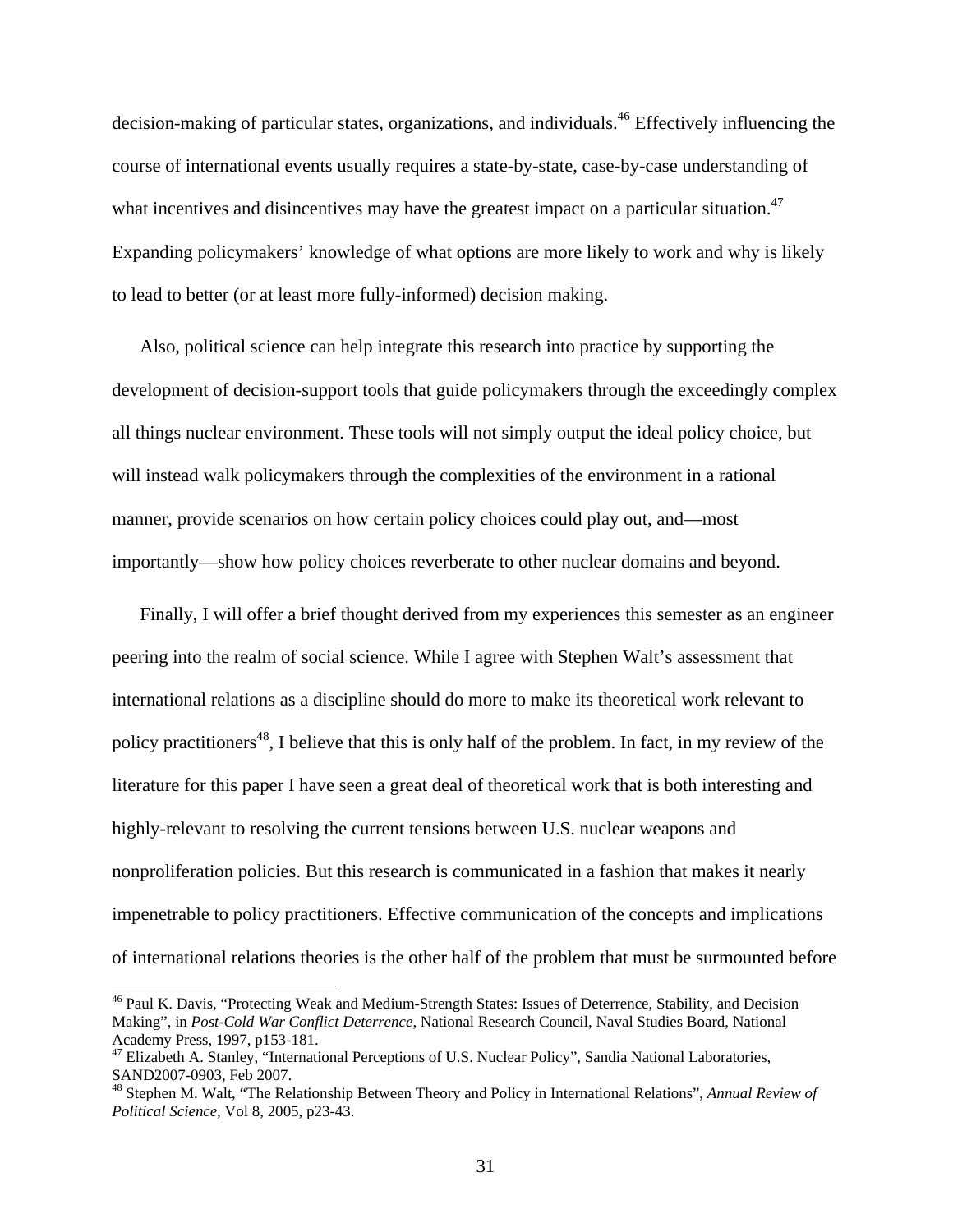theories can have a significant impact on policy. Borrowing principles from other disciplines like psychology, sociology, and marketing, international relations theorists should strive to understand their audience (policymakers and practitioners) and present their findings in ways amenable to it. And the larger political science community must be open to and incentivize such communication practices—because even though they may not directly "advance inquiry and the state of knowledge", they play a key role in enabling the field to make relevant contributions to the world they study.

## **5 Conclusion**

Although their central tenets and reasoning differ substantially, international relations realism and liberalism appear to prescribe very similar recommendations on how U.S. policymakers can—in the near-term—leverage U.S. nuclear weapons policy to help meet its nuclear nonproliferation goals. Specifically, leading realist and liberal scholars appear to agree on the following recommendations:

- Dramatically reducing the size of the U.S. stockpile—in conjunction with Russia if possible, but unilaterally if not
- De-alerting all U.S. nuclear weapons and implementing retaliation plans and supporting systems (i.e., command and control) that do not depend on "launch-onwarning" response
- Deemphasizing the role of nuclear weapons in U.S. national security strategy by articulating a clear but narrow mission space for U.S. nuclear forces
- Strengthening the safety, security, survivability, and command and control of foreign nuclear weapons stockpiles by prudent sharing of U.S. knowledge, experience, and technology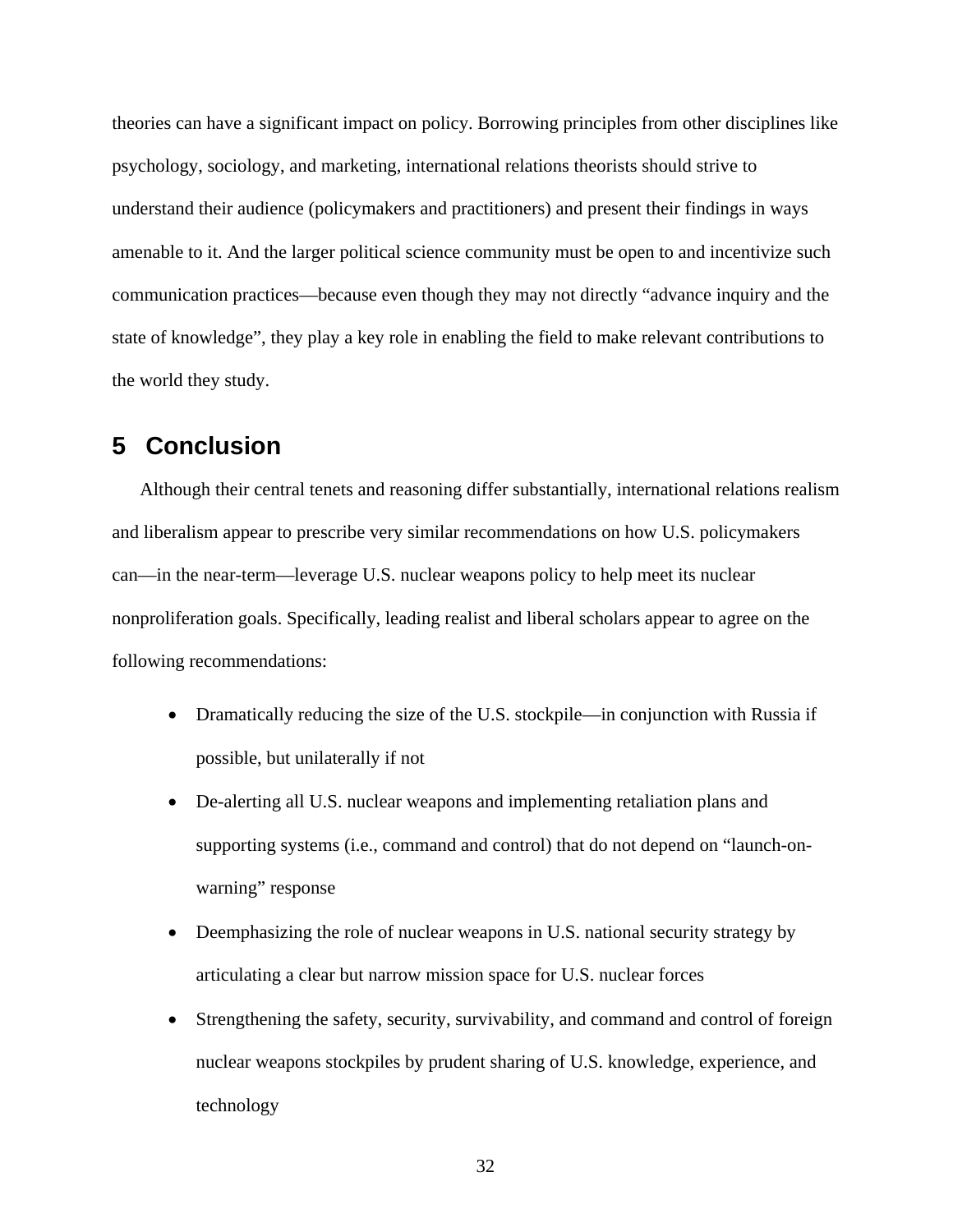Strengthening U.S. extended nuclear deterrence agreements through enhanced communication and understanding of the needs of allied states

Comparing these recommendations to the 2001 NPR, it would seem that policymakers generally did not heed the advice of theorists. Still, theories and theorists of international relations can play an important role in shaping future nuclear policy. If theoretical researchers are willing to undertake the steps necessary to communicate effectively with policymakers the field can provide the deep understanding of complex issues and interdependencies, the analysis of decision processes and influence factors for individual states, and the tools for considering policy trade-offs in the all things nuclear environment that will be vital to the success of U.S. efforts to reduce global nuclear danger.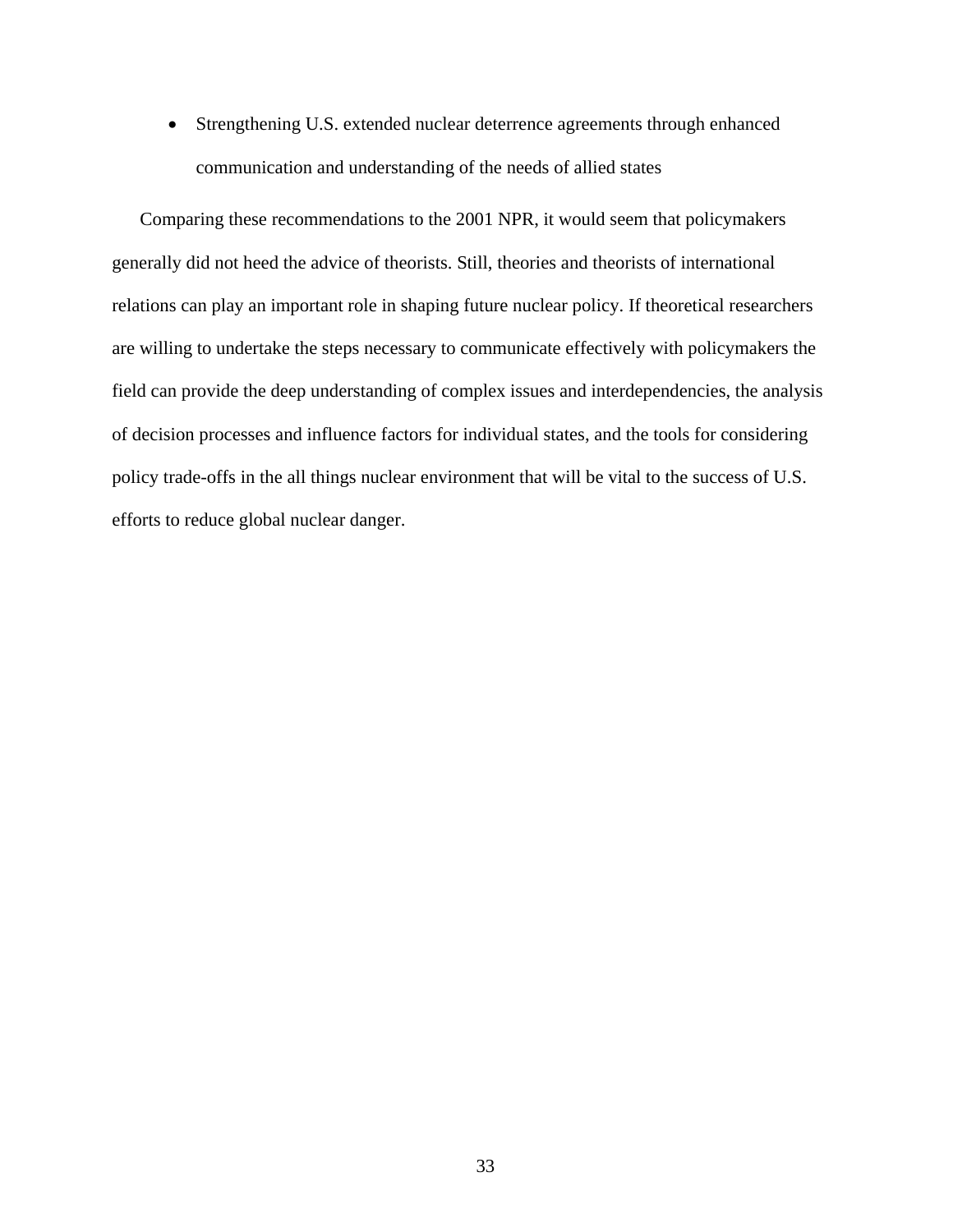## **Distribution**

|                             | MS0127        | Tom Karas                      | 12142 |
|-----------------------------|---------------|--------------------------------|-------|
|                             | <b>MS0127</b> | Lori Parrott                   | 12142 |
|                             | MS0127        | <b>Charlie Richardson</b>      | 12142 |
| -1                          | MS0127        | Eric Ryder                     | 12141 |
|                             | MS0127        | Annie Tomlinson                | 12142 |
|                             | MS0127        | <b>Andrew Walter</b>           | 12142 |
|                             | MS0127        | Tommy Woodall                  | 12140 |
|                             |               |                                |       |
| 2                           | MS9018        | <b>Central Technical Files</b> | 8944  |
| $\mathcal{D}_{\mathcal{L}}$ | MS0899        | <b>Technical Library</b>       | 9536  |